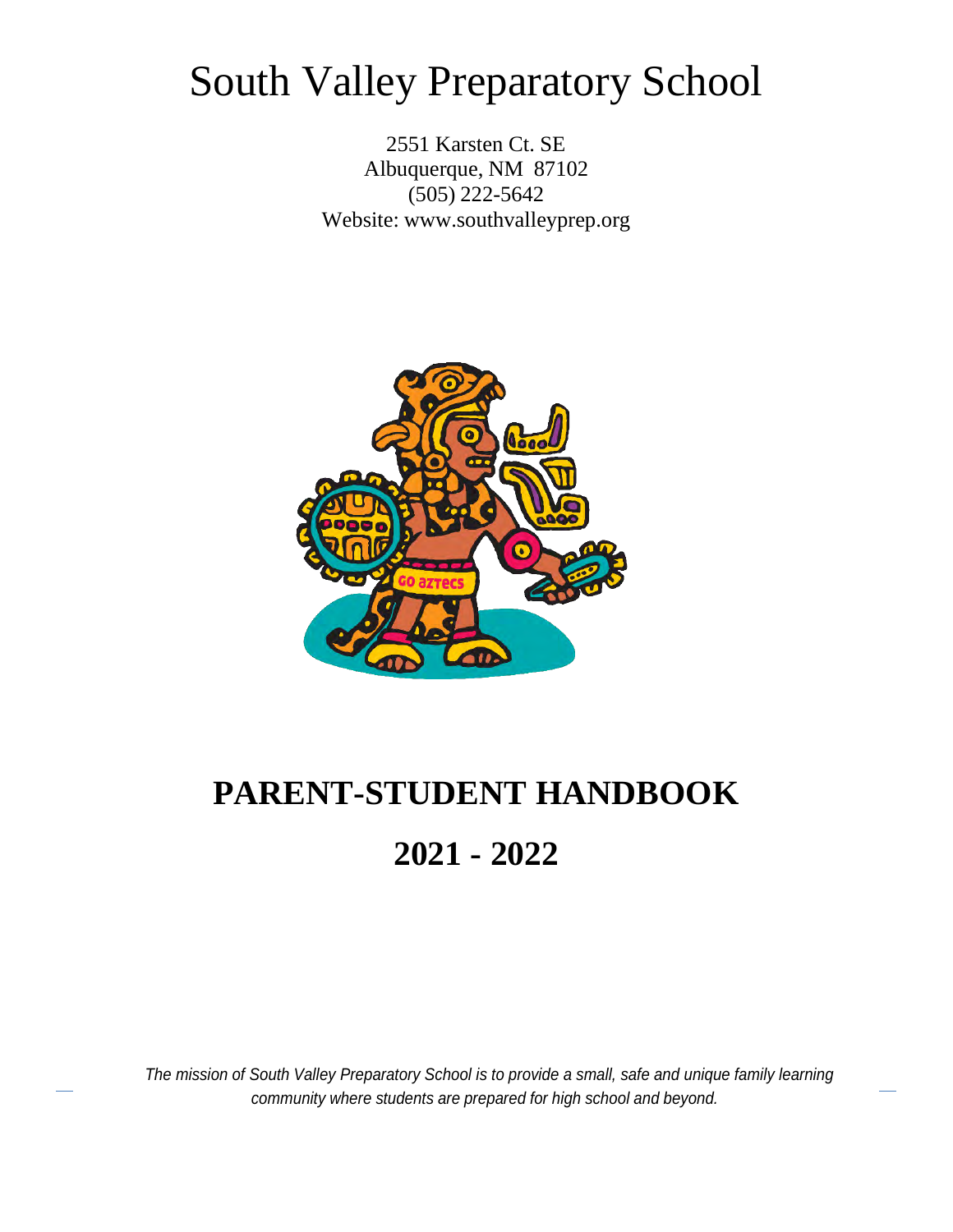#### **GOVERNING COUNCIL MEMBERS**

Bernadette Frietze bernadette Chair Monica Aguilar Vice Chair Micaela Trujillo Secretary and Secretary Secretary Secretary Secretary Secretary Secretary Secretary Secretary Brian VerPloegh Member Vacant Member

#### **ADMINISTRATION**

Charlotte Alderete-Trujillo charlotte.trujillo@southvalleyprep.org Executive Director Ramona Blea ramona.blea@southvalleyprep.org Office Manager, Registrar<br>Al Martinez al martinez@southvalleyprep.org Business Manager [al.martinez@southvalleyprep.org](mailto:al.martinez@southvalleyprep.org) Business Manager

#### **STAFF MEMBERS**

Margarito Uranga. [Margarito.uranga@southvalleyprep.org](mailto:%20Margarito.uranga@southvalleyprep.org) Art Teacher, 7A Homeroom Carmela Montez carmela.montez@southvalleyprep.org 8A Homeroom, Math A strand Edward Blea edward.blea@southvalleyprep.org 7C Homeroom, Humanities C Strand Bianca Caraveo bianca.caraveo@southvalleyprep.org 6B Homeroom, Science B Strand Santana Àvila santana.avila@southvalleyprep.org 6C Homeroom, Humanities C strand Alex Caraveo alex.caraveo@southvalleyprep.org 6A Homeroom, Science A Strand Janelle Trujillo. Janelle.trujillo@southvalleyprep.org Humanities A Strand  $7<sup>th</sup>$  and  $8<sup>th</sup>$ William Bittner William.bittner@southvalleyprep.org 7B Homeroom, Humanities B Strand Elsa Martinez elsa.martinez@southvalleyprep.org 8B Homeroom, Math B-strand Allison LePree allison.lepree@southvalleyprep.org 8C Homeroom, Math C-Strand Holly Tilseth holly.tilseth@southvalleyprep.org Special Education Teacher Gillian Green gillian.green@southvalleyprep.org Special Education Teacher Michelle Gonzalez michelle.gonzalez@southvalleyprep.org Intervention, Spec Ed & 6A Humanities Nora Montano nora.montano@southvalleyprep.org Clerk & Nurse Assistant Gino Blea gino.blea@southvalleyprep.org P.E, A.D & Health Teacher Savannah Courtenay [savannah.courtenay@southvalleyprep.org](mailto:savannah.courtenay@southvalleyprep.org) Social Worker Laura Legarda laura.legarda@southvalleyprep.org Parent Liaison Isabel Roman Isabel.roman@southvalleyprep.org Cafeteria Manager Amanda Gutierrez-Lopez Amanda.lopez@southvalleyprep.org Community Schools Coordinator Tatyana Trujillo [tatyana.trujillo@southvalleyprep.org](mailto:tatyana.trujillo@southvalleyprep.org) 21<sup>st</sup> Century Coordinator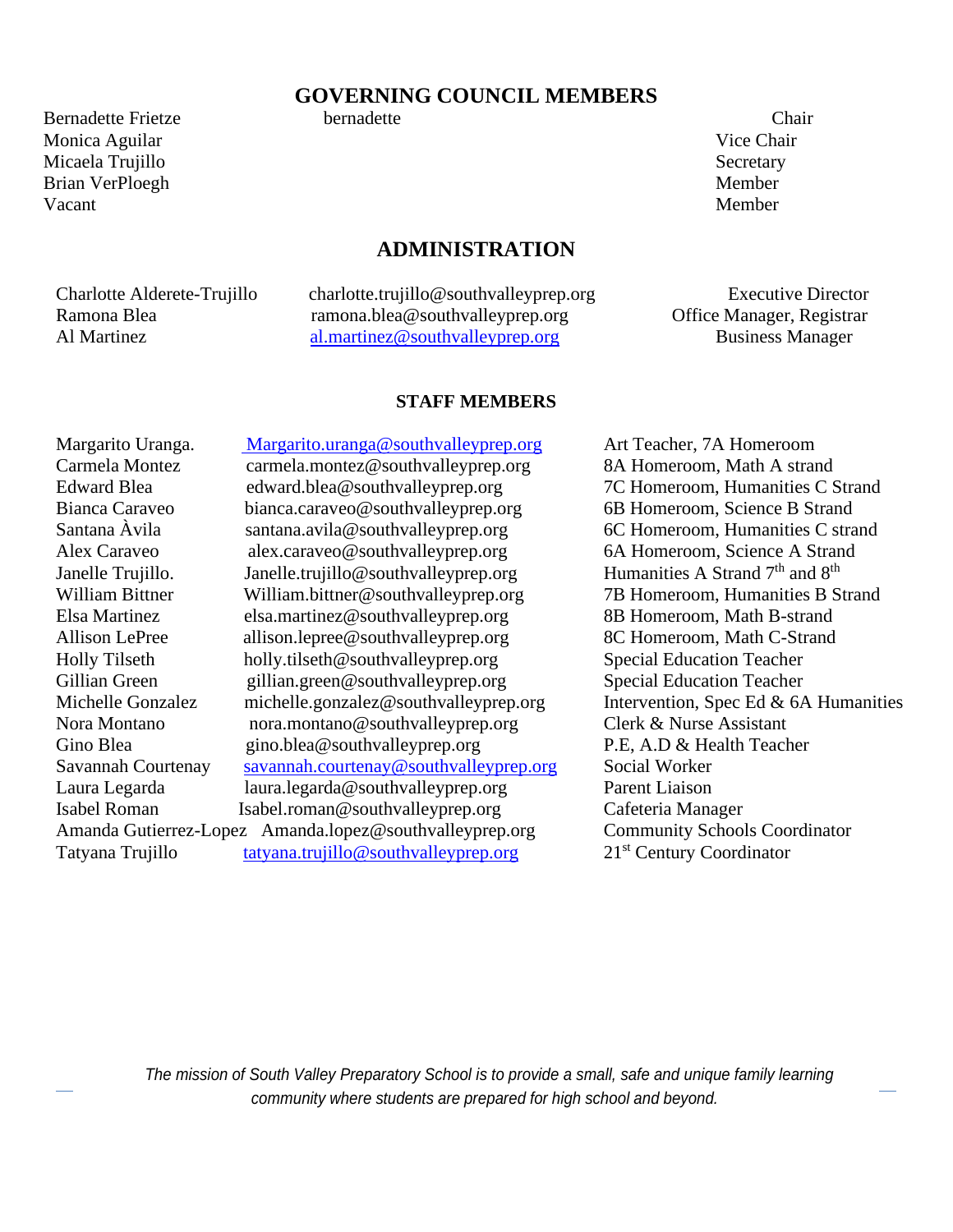#### **WELCOME TO SOUTH VALLEY PREP!**

The administration and staff of are pleased to welcome you and your child to South Valley Preparatory School! We are looking forward to having your child(ren) in our school this year. We have a bright and exciting school year ahead of us. We want you to know that we care very much about your child's education and will strive each and every day to give them a safe learning environment. We are completely committed to your child's well-being. Your child contributes to our school and their class in many special ways!

Along with teachers and administration, parents are the driving force in their child's lives. Please show your concern by asking your child(ren) about the school day and making sure assigned homework is completed and returned to school. Watch for monthly newsletters and other forms of communications in your child's backpack nightly.

We hope that you will read, review and discuss this handbook with your child and consult it as a reference. Not every contingency has been covered; policies and procedures may need to be changed from time to time to fit new circumstances. Nonetheless, it provides guidelines meant to produce a community in which we can grow and learn together. If you have any questions about school policies, first contact the teachers. If your concerns remain unresolved, please contact the administrator.

Again, we look forward to having your child in our classrooms this year. If you have any questions or concerns, please don't hesitate to call us at school 222-5642. You can also email each teacher if you'd like. We check our email every evening and will reply as soon as possible. Each teacher's email address are found on the second page of this handbook. The teachers all have their own website that is updated on a weekly basis for you and your child to keep abreast of what is happening in the classroom. Please try to check the website on a weekly basis with your child. Instructions on how to get to the appropriate teacher will be at the bottom of this page. Again, welcome back to a brand-new school year!

THIS IS YOUR SCHOOL, and we are proud that you choose our school for your child!

Sincerely,

South Valley Preparatory School Administration, Teachers and Staff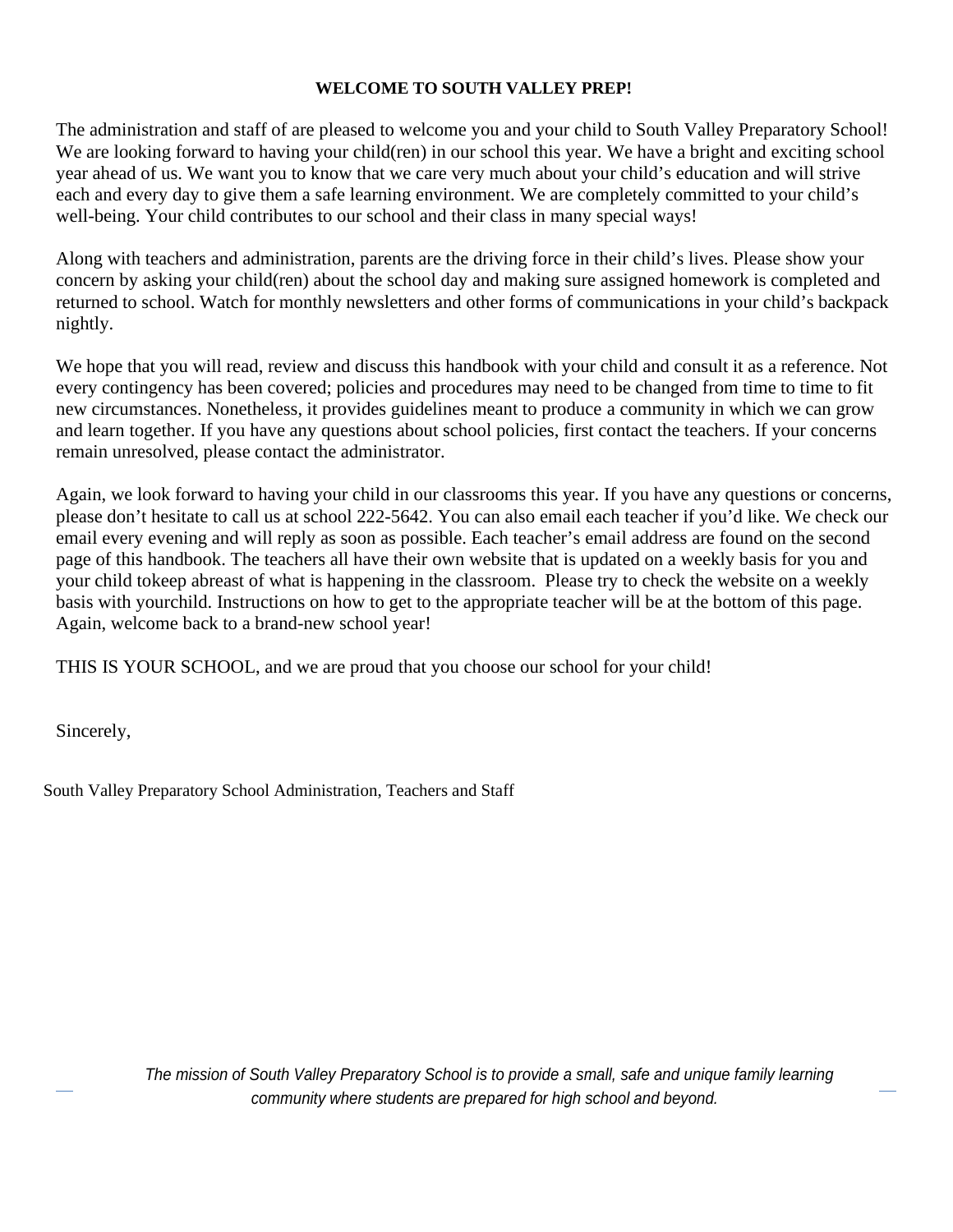# **MISSION STATEMENT**

*The mission of South Valley Preparatory School is to provide a small, safe and unique family learning community where students are prepared for high school and beyond.*

The South Valley Preparatory School staff works diligently to support a family learning environment. We believe that all students can learn and that all students have the right to a quality education. At South Valley Prep, we support the academic, social and emotional growth of each child. In addition, we support the learning, growth and cultural identification and self-determination in a variety of ways. Our goal is to ensure your child will be successful beyond middle school in all aspects of life.

# **CORE BELIEFS OF SOUTH VALLEY PREPARATORY SCHOOL**

1. We will provide a small and safe learning community that sustains and maintains a sense of belonging for each student to ensure that all children have the equally opportunity to learn.

2. The curriculum will be rigorous, relevant and aligned with the current *adopted standards* and does include a fine arts component.

3. Students will loop within the same strand and with the same core team of teachers from  $6<sup>th</sup>$  through  $8<sup>th</sup>$  grade for certain content subjects. This will allow the core teachers to build upon and integrate content instruction for the same students each year while establishing and maintaining authentic relationships.

4. The school counselor / social worker and homeroom teacher will work together to facilitate Advisory where students are able to address any academic, social and/or emotional needs as a group as well as individually.

5. Both teachers and students will have multiple opportunities to integrate technology through teacher instruction and student projects.

6. Students will receive explicit reading instruction based upon homogeneous grouping in  $6<sup>th</sup>$ ,  $7<sup>th</sup>$  and  $8<sup>th</sup>$  grades.

7. Through a collaborative effort between South Valley Prep, NM Food Corps and community organizations such as Cottonwood Gulch, La Plazita Institute, the City of Albuquerque, Bernalillo County and Los Jardines, Valle De Oro, and many, many others, *ALL* students participate in some sort of Service Learning throughout the school year as part of our Health and Wellness initiative. These opportunities are often implemented through weekly fieldtrips that include working at our local community farms.

8. Develop and maintain authentic personal relationships between the teacher and student as a means of validating the importance of culture, identity, self-advocacy, and self-determination in a cooperative learning setting.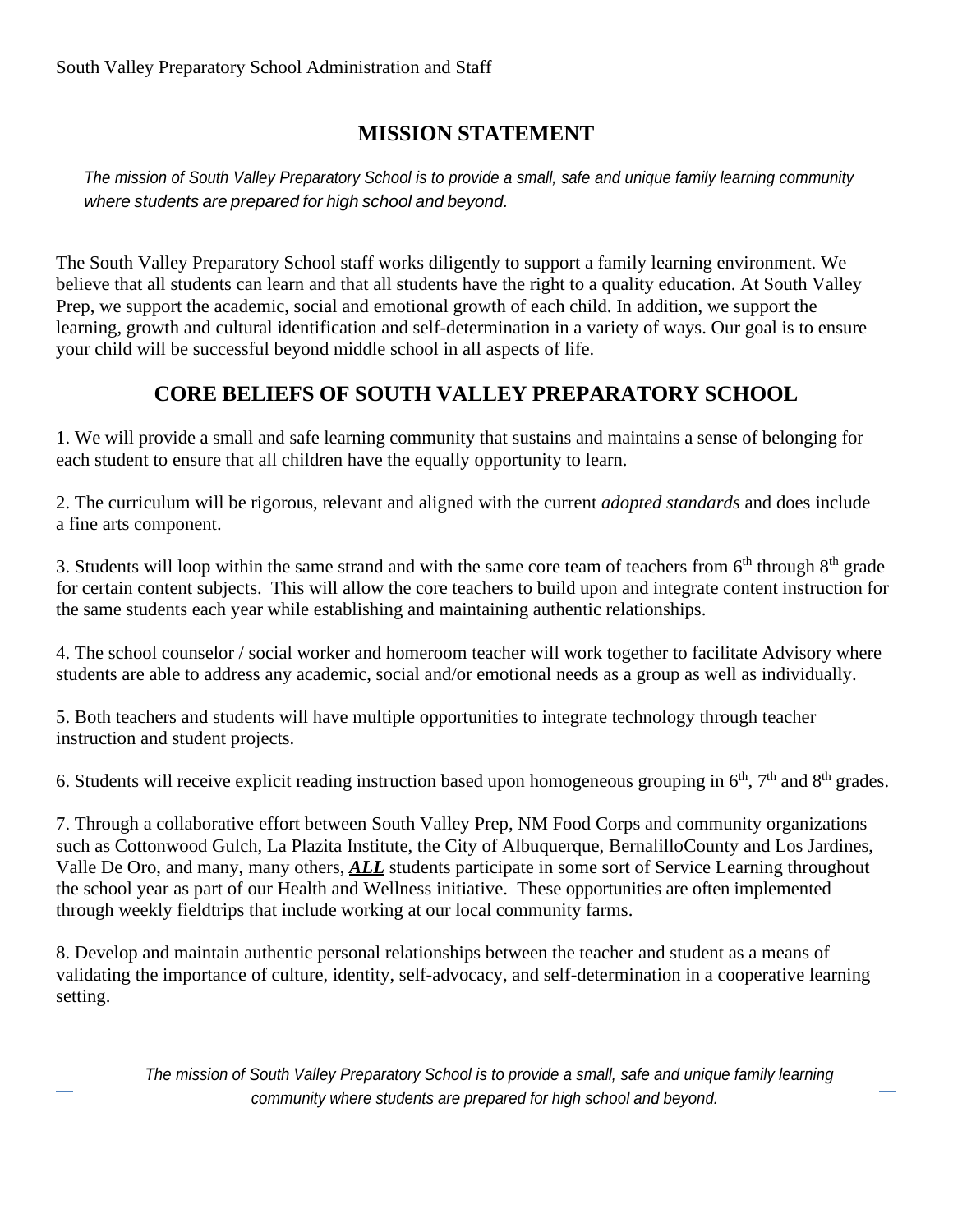# **STUDENT EXPECTATIONS**

#### **WORK HABITS**

Students are expected to be prepared for and participate in each class, do their best to reach individual academic growth standards, have the necessary class materials, complete classwork, and homework accurately and on time, and be prepared to participate in state and school assessment tests. Students are expected to be at school on time and attend schoolon a full-time basis.

#### **RESPECT FOR SELF AND OTHERS**

The behavior of an individual should not interfere with the rights of others. This includes the use of appropriate language, actions and attire. In addition, students are expected to:

- Be honest
- Behave with dignity
- Treat others with respect and courtesy
- Refrain from harassing/bullying others as both of those behaviors will not be tolerated at South Valley Prep
- Come to school free from the influence of tobacco products, alcohol or drugs: and without the use or possession of such substances
- Exhibit appropriate behaviors that do not offend or distract others.

### **RESPECT FOR THE SVP COMMUNITY**

Respect is a two-way street! The whole community is responsible for compliance with all school policies and all state and federal laws. Everyone in the SVP community, students and staff alike, are expected be respectful to one another; while on all school-sponsored activities, both on campus and off campus, while participating in all athletic events; and while traveling on school busses and participating in school-sponsored field trips. This includes while en route to and from school. The SVP Community is expected to treat all property, personal, school or others' belongings with care and respect.

#### **SAFETY**

Students are expected to contribute to a safe school environment free from fear. Acts of violence and possession of weapons and contraband are never acceptable. To report safety concerns please contact school administration at 222-5642.

#### **SCHOOL SCHEDULE**

South Valley Preparatory School follows the same school calendar as APS. Our daily schedule is as follows:

- Monday, Tuesday, Thursday & Friday: 7:45 to 3:38
- Wednesdays:  $7:45$  to  $1:10$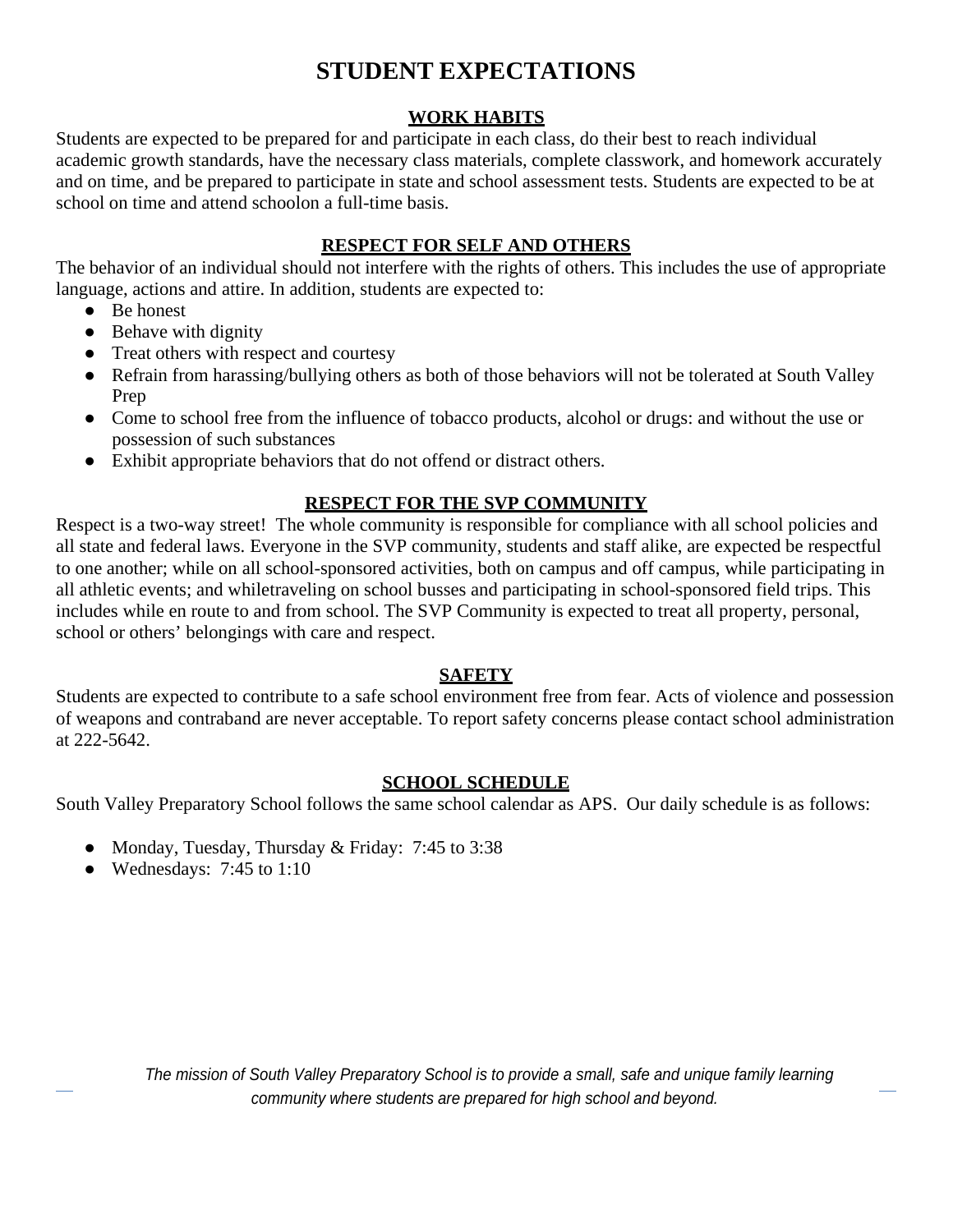# **ACADEMIC POLICIES**

#### **Every Student Succeeds Act**

The State of New Mexico complies with the Federal Government's Every Student Succeeds Act (ESSA). ESSA includes the implementation of School Grades based on growth and progress as represented through state testing as well as parent involvement. School grades are based on overall school growth on state test scores, individual student growth, parent involvement and attendance.

#### **COMPULSORY ATTENDANCE, TRUANCY AND TARDINESS**

All SVP students, except those exempted by law, regulations or rules, must enroll in school and are required to attend school full time. Schools will identify students who have attendance problems. Any parent of a student subject to the provisions of the Compulsory School Attendance Law is responsible for the school attendance of that student. In order for an absence to be considered excused, students must provide written documentation from a parent/guardian within three (3) school days after their return to school. Please see the Compulsory School Attendance, Absences, and Excuses Policy for specific details.

# **PROCEDURES FOR EXCUSED ABSENCES**

A parent must notify the school each day the student is absent and provide a reason(s) for the absence or if the parent anticipates the absence will extend beyond one school day, the parent may provide a written explanation of the reasons, signed by the parent, to be presented on the first day of the student's return to school. If a parent has not contacted the school on the first day of the student's absence, the school will make a reasonable attempt to contact the parent before the end of the day and shall document the contact and reasons for the absence. Not all reasons may be considered as EXCUSED

#### **Prolonged/Chronic Health Conditions**

If the student's health condition is chronic or reasonably expected to last ten (10) days or more and the student's condition does not prevent him/her from completing school work, the parent shall provide a written statement from the student's licensed health care provider, including a prognosis as to the length of the student's absence and the student's ability to complete school work. On receipt of the healthcare provider's written statement the student's parent or guardian will be required to contact both the administration and homeroom teacher to set up a plan until the student is able to return to school.

### **The following are considered excused absences:**

- Parent or licensed health provider authorized absences for medical reasons.
- Religious Instruction/Observation
	- o A student may, with the written consent of her/her parents and subject to the approval of the principal, be excused from school to participate in religious instruction for not more than one class period each school day at a time period not in conflict with the academic program of the school.
	- o A student also may be excused for observance of a religious holiday, which does not coincide with a school holiday.
- School-sponsored interscholastic extracurricular activities
- Cannot exceed ten (10) days per semester
- No class may be missed in excess of ten (10) times per semester
- Family Emergency/Death in the Family
- Diagnostic Testing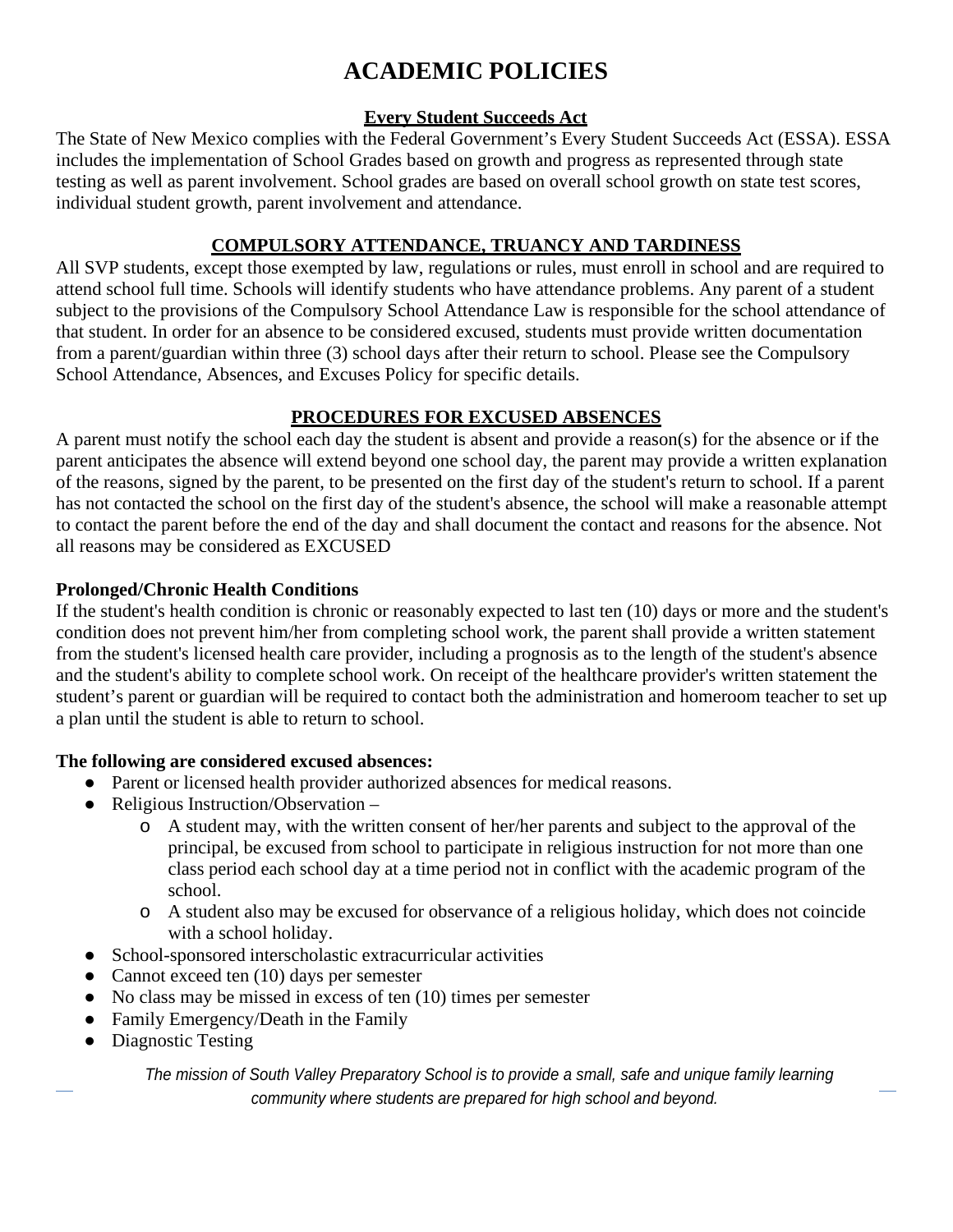• Other circumstances that have been approved by the school principal

#### **Missed Work during Excused Absences**

It will be the student or parent's responsibility to obtain make-up work. Students will be given a reasonable amount of time to complete work. Make-up work not finished may result in a referral to Working Lunch. Completely missed work will result in a "zero."

#### **PROCEDURES FOR NOTICE OF EXCUSED /UNEXCUSED ABSENCES**

Parent(s)/guardian(s) will be notified when the school has concerns regarding students' unexcused absences with regard to the Compulsory School Attendance Law. Excessive absences, truancies (defined as unexcused absences) and/or tardiness may result in disciplinary action, possibly including contact with the proper Parole Services Office and/or the District Attorney's Office. The following is the process that will be followed:

THREE UNEXCUSED ABSENCES: The first day following the three (3) day period, the parent will be contacted by telephone, electronically or in person to given notice of the student's absence and to determine and document the reason for the absence.

FIVE UNEXCUSED ABSENCES: The parent will be contacted in writing, by mail or personal service of a date, time and place to meet and discuss the student's continued truancy. At the meeting, the parent, student, and principal or his/her designee will create or review an existing Attendance Contract. Existing Attendance Contracts may be modified to prevent any more absences. Student, parent, and principal will sign all Attendance Contracts.

SEVEN ABSENCES: Parent will receive a letter of habitual truancy by mail or personal service. The notice will include a date, time and place for the parent to meet with the principal to again review the existing attendance contract and to discuss next steps in the event of additional absences.

TEN ABSENCES: Parent will receive a letter of habitual truancy by mail or personal service. The notice will include a date, time and place for the parent to meet with the principal to again review the existing attendance contract and to discuss potential educational neglect and referral to the Juvenile Probation Services and or The Children, Youth and Family Department (CYFD).

ABSENCES AFTER RECEIVING 10 DAY ABSENT LETTER OF HABITUAL TRUANCY: The student will be reported to the proper Probation Service Office and a report to CYFD will be submitted by the school for educational neglect.

If a parent fails to arrange or attend a meeting within ten (10) days following written notice that the student is considered a habitual truant, the principal shall provide the Probation Services Office with written notification of such failure and shall cooperate with the Probation Services Office in any subsequent determination as to whether the parent has knowingly allowed the student to continue to violate the Law. The family will be contacted by the school's Counselor / Social Worker who will help with transition to a new school or any other support services.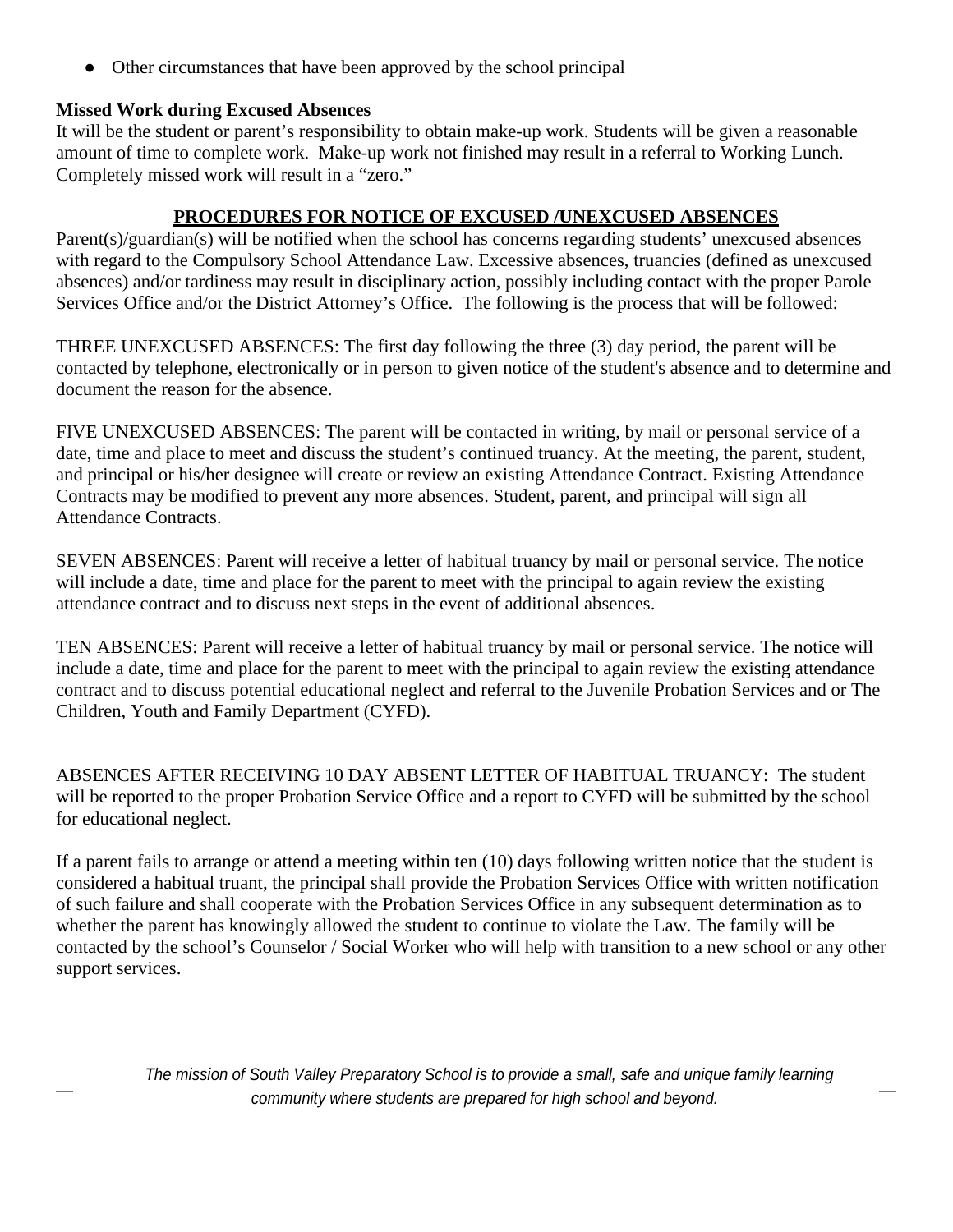#### **STUDENT RECORDS**

The school maintains confidential student records for each student enrolled in the school. The school complies with the U.S. Family Educational Rights and Privacy Act (FERPA) to keep student records confidential and to provide procedures and establish responsibility for collecting, maintaining, and releasing information about students that is contained in student records. Parents may request that the school or district restrict the release of student records.

#### **ACCEPTABLE USE OF INTERNET AND TECHNOLOGY RESOURCES**

All SVP students, employees, contractors, volunteers and other district officials who use or have access to school district technology must sign and abide by the school's Technology Acceptable Use Policy indicating their knowledge of and agreement to terms and conditions of use of district technology resources. Failure to follow the acceptable use procedure will result in the loss of the of these tools and may result in disciplinary action up to and including suspension, expulsion, termination and criminal charges. All technology resources must be used in a responsible, efficient, ethical and legal manner and in accordance with the SVP Mission Statement, Priorities, and Goals.

#### **GRADING AND REPORTING**

#### **Grading**

The students' academic grade is based on the following: unit tests, quizzes, projects, and presentations or other measurements as well as meeting other stipulated course expectations in order to demonstrate progress, understanding and level of mastery in a class, course or subject will be utilized.

| $A+=$ (100-99) | $B+=$ (89)      | $C_{\pm} = (79)$  | $D = (69-65)$ |
|----------------|-----------------|-------------------|---------------|
| $A = (98-95)$  | $B = (88 - 85)$ | $C = (78-75)$     | $F = (64-0)$  |
| $A = (94-90)$  | $B - (84-80)$   | $C_{-} = (74-70)$ |               |

All students are expected to demonstrate progress, understanding and mastery at the designated checkpoints and earn a grade that gives an accurate description of that learning during the new grading period through interventions.

### **REPORTING**

Student progress will be reported informally every two to three weeks through the school-wide Thursday Folders and formally once at the end of the trimester in conjunction with a Student-Led Conference.

#### *THURSDAY FOLDERS provide you with an update on all work assigned, your child's grade on that assignment and whether or not he or she has turned it in! PLEASE be sure to review every progress report in the Thursday Folder!*

Thursday Folder dates and end of grading period are indicated on the SVP calendar. Parents are encouraged to meet with their children's teachers during school-scheduled parent conference days and/or as soon as any concerns arise. Parents and teachers meeting as a team assist to reinforce student expectation and increases communication between the school and the home. An Academic Intervention Plan (AIP) may be developed for students achieving below grade level proficiency. Parents will be trained on how to access the school's grading system to check their child's grades via the internet.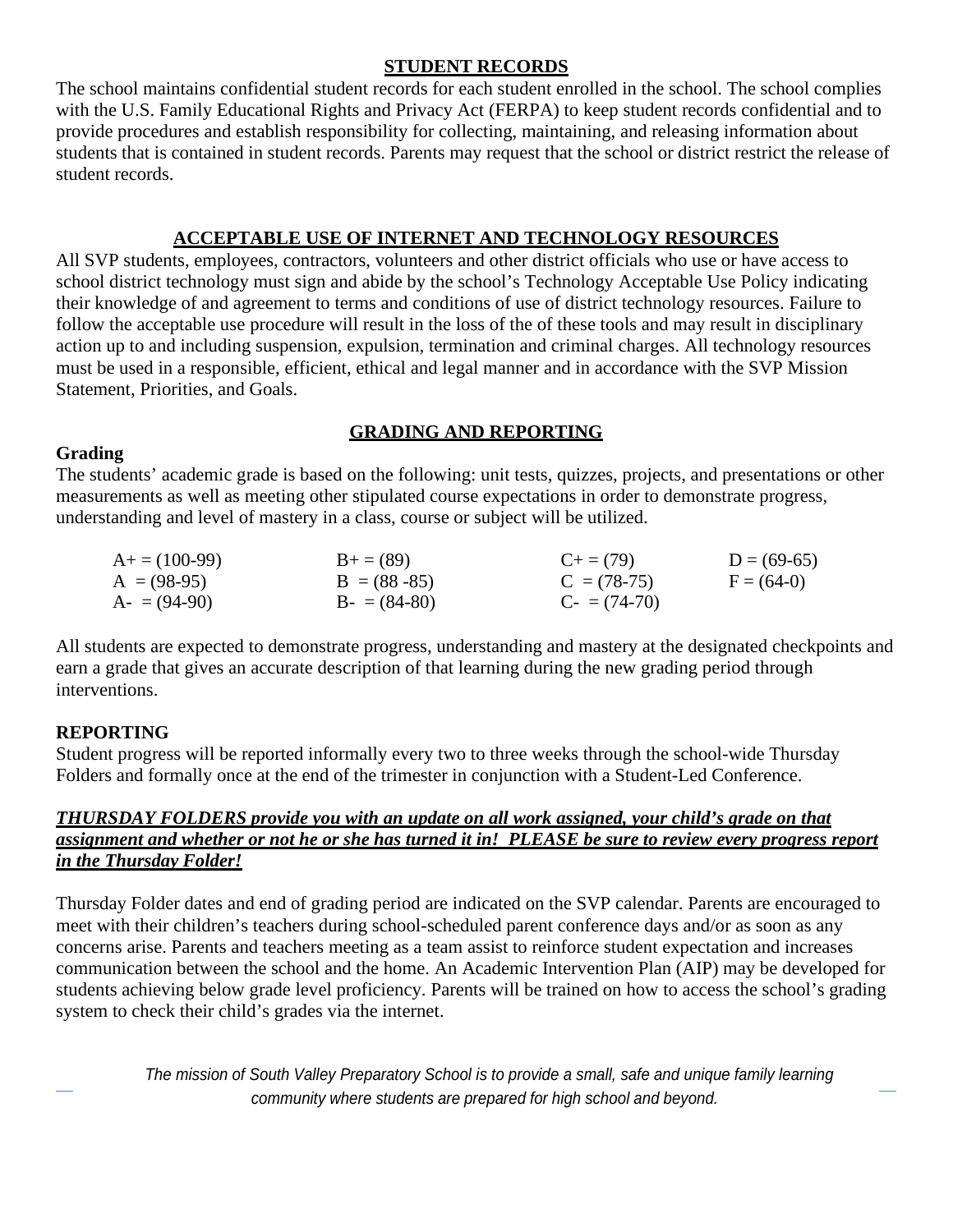#### **ACADEMIC INTERVENTIONS**

SVP provides a variety of interventions to support academic success and achievement. Parents are invited to contact the school for more information.

#### **ADVISORY**

Advisory is integral to the mission of our school and to the total educational program. Advisory assists in removing barriers to learning and promotes knowledge and skills necessary for the academic achievement and personal growth of all students through prevention and intervention services as well as environmental justice, food justice, cultural identification, self-advocacy, self-determination and community awareness. Social and emotional learning delivered through a comprehensive, developmentally appropriate school program with the goal of having a positive impact on student overall growth including academic performance. Advisory will be co-facilitated by SVP's Social Worker and the Homeroom Teacher.

#### **MLSS**

**Multi-Layered System of Supports (MLSS)** is New Mexico's adaptation of the Response to Intervention Framework (RtI). MLSS is a coordinated and comprehensive framework for educators to use to organize their schools and school systems to support student learning. MLSS supports high-quality instruction and intervention, healthy students, and safe learning environments. MLSS is a framework for school personnel to support students by delivering a range of layered **interventions** based on data-driven and data-informed student needs. MLSS includes high-quality instruction and interventions with **progress monitoring for impact**. MLSS provides students with the interventions and supports needed to succeed in the general curriculum.

#### **SECTION 504**

SVP acknowledges its responsibility under the American Disabilities Act, Section 504, to avoid discrimination in policies and practices regarding its students. No unlawful discrimination against any student with a disability shall knowingly be permitted in any school district program or practice. This policy extends to all aspects of the school's educational program, as well as to the use of all school facilities, and participation in all schoolsponsored activities, including extracurricular activities and athletics. For further information on Section 504, please contact the school.

#### **SPECIAL EDUCATION**

All students are guaranteed a free appropriate education. Students from birth to age 21, if eligible, can be provided Special Education services. If one of our educational professionals believes that a student would benefit from Special Education services, parents will be notified. From there students will be placed in SAT (student assistance team) to try various interventions before moving on. If interventions are not successful, the student will be tested with parental consent. Results will be shared with parents and decisions regarding services will be made by SAT.

#### **STUDENT RIGHTS AND RESPONSIBILITIES**

A primary responsibility of SVP shall be to instill in students an appreciation of our representative form of government, the rights and responsibilities of the individual, and the legal processes whereby necessary changes are brought about.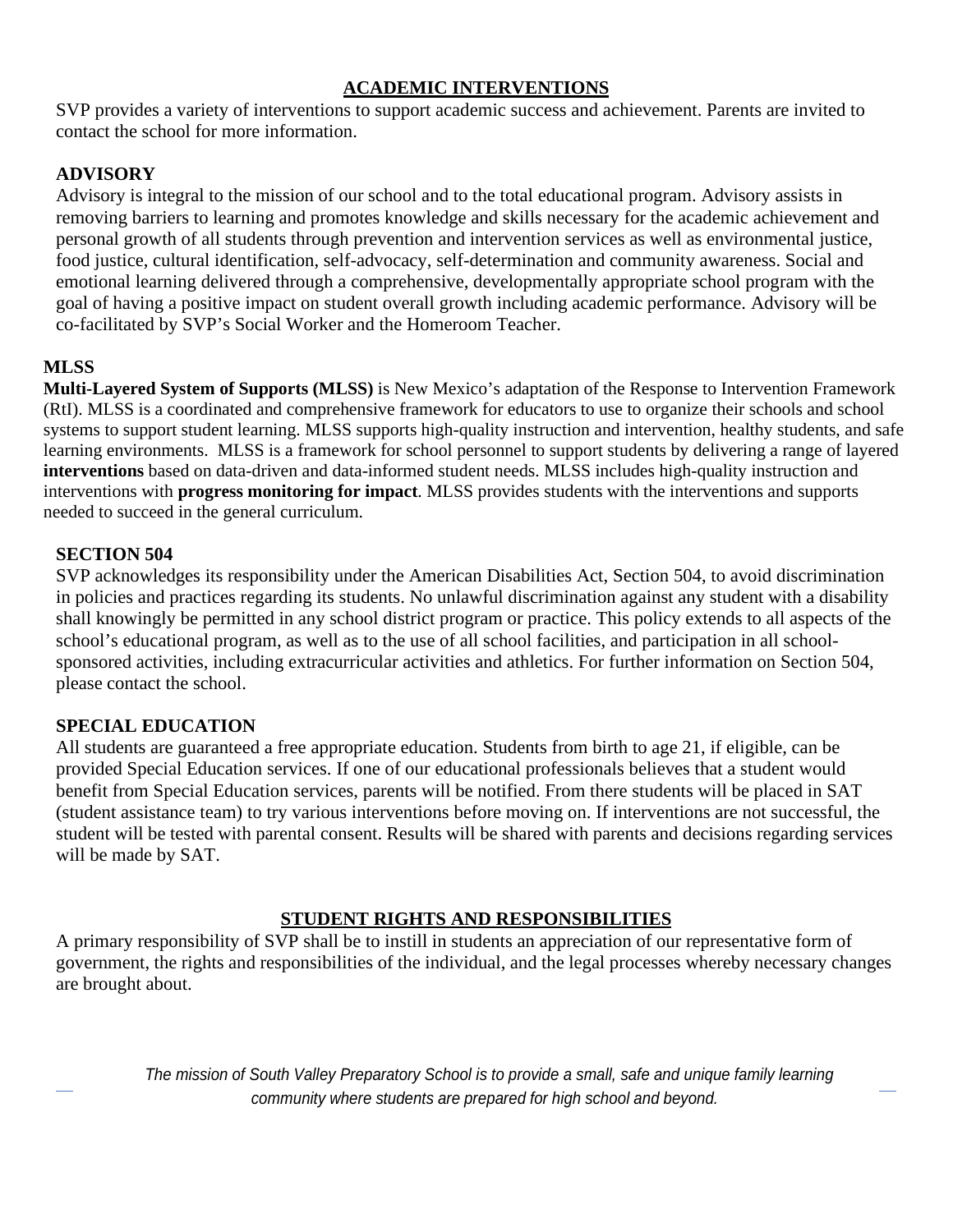The school is a community, and the rules and regulations of a school are the SVP community agreements. Each agreement carries with it an obligation. The right to attend public school is not absolute. It is conditional on each student's acceptance of the obligation to abide by the rules of the school community until and unless the rules are changed through established processes.

While SVP is moving towards transitioning into the full implementation of restorative practices has both the authority and the responsibility to ensure that suitable expectations of student conduct and appropriate accountability processes are established. It is the responsibility of the students and parents to inform themselves of current school policies and regulations.

### **DISCIPLINE POLICY**

Our goal is to help students to recognize and understand the root cause of behaviors and actions that can lead to the harm of themselves, others and their community and to develop strategies on how to reengage students in positive ways. In doing so, we recognize that every student can be a positive member of our school community. Each student, however, is expected to learn, seek help and to develop positive self-reflection and self-disciplin strategies. SVP supports that development through our family environment, our positive school culture, our social and emotional learning, our service learning and Qualities for Success programs and our Health and Wellness Initiative. Each of these provides opportunities for students to learn, identify and practice personal qualities that lead to a healthier and more positive lifestyle. While these qualities may support a more successful life, SVP uses these qualities to develop self-advocacy and self-determination.

First and foremost, South Valley Prep maintains the obligation to provide a safe learning environment for all students. Some actions and behaviors are unacceptable including those listed below. SVP expects that all students will comply with the Public Education Department statement on Student's Rights and Responsibilities, 6.11.2 NMAC, which, among other things, prohibits the commission of or participation in the activities designated below in any New Mexico public school and whenever students are subjects to school control.

- Criminal or delinquent acts
- Possession of Weapon
- Possession of Drugs or Alcohol
- Gang related activity
- Sexual harassment
- Refusal to identify self
- Refusal to cooperate with school personnel
- Bullying

### **SCHOOL-WIDE BEHAVIOR and DISCIPLINE PROCESS (CLASSROOM/PLAYGROUND)**

All teachers at SVP use a consistent classroom behavior plan that provides multiple opportunities for students to engage students in learning. Each

The following are the steps a teacher will take before a Level 1 infraction is given to a student if or when they are disrupting the classroom and the learning environment. However, if a student engages in behaviors that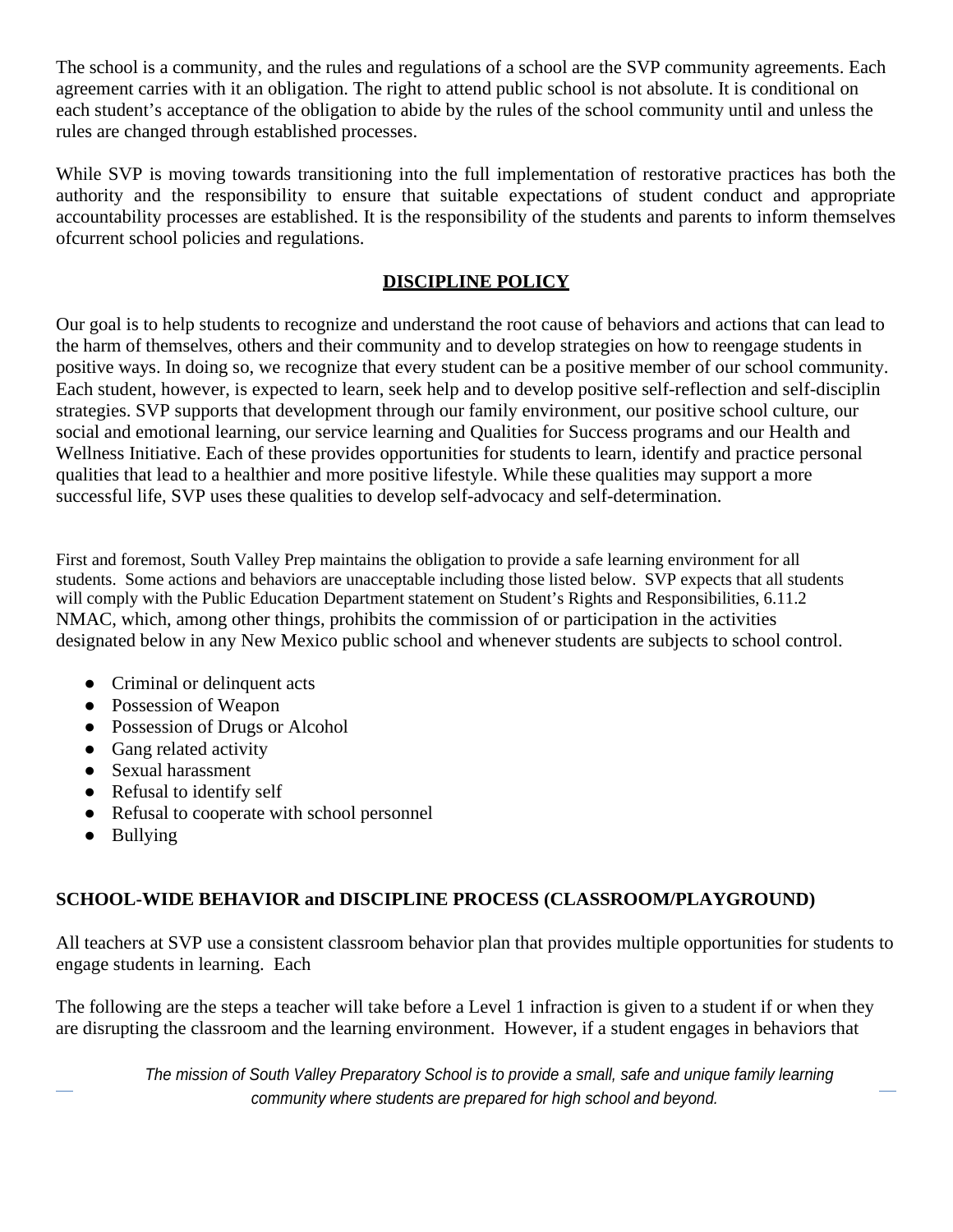create obstacles to teaching and learning for others in their community, then the following process will be used:

#### 1st classroom / playground incident

1. Verbal Warning

2nd classroom / playground incident

1. Verbal Warning / Seat change or sit out of recess activity

3rd classroom / playground incident

- 1. Teacher and Student restorative conversation process:
	- What happened
	- What are the effects? (on you, on others, on our community)
	- Who is responsible?
	- What is the solution?

Student and teacher may agree that there is a need for some restorative accountability for the incident. If so, the student may come up with an agreed upon consequence. Consequences can include but is not limited to:

- Loss of Field Trips or other privilege including upcoming events
- Campus clean-up
- Discipline reflective writing assignment
- Character Counts Presentation
- Letter of Apology

Parent notification of restorative session and restorative accountability consequence via phone call, email or written notification.

### *Level I: Minor Infractions*

A level I infraction consists of the following offenses: general disruptive conduct which is defined as creating obstacles to teaching and learning in the classroom community, defiance of school personnel which is defined as refusal to disengage in behaviors or actions that are or may cause harm to themselves or others, conflict with non-physical contact, inappropriate language, and verbal harassment. These offenses will be dealt with at the classroom level through teacher detention in addition to the Restorative Practice Process.

Once a student receives three level I infractions, they are referred to the administrator and or discipline designee. For each offense, the parent/guardian will be notified of about the incident and the outcome of the restorative practice process including any assigned accountability consequences. A copy of the infraction will be sent home for the parent and student to sign. The signed copy must be sent back to school.

A teacher may refer a student to the office for immediate administrative action for several reasons:

• If the offense is of such a nature as to merit immediate removal from campus of for suspension (such as but not limited to violence, threats, possession or use of drugs or weapons)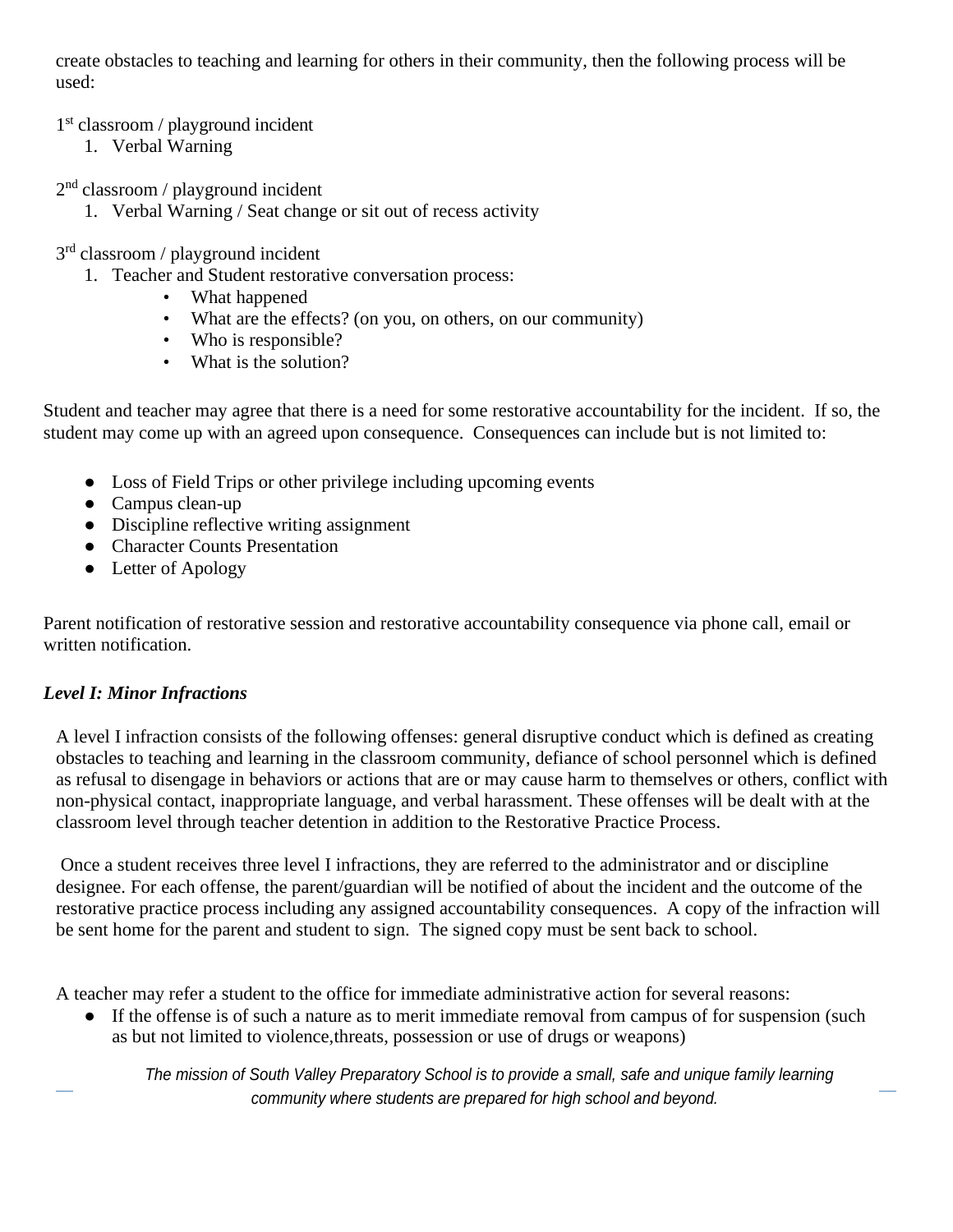● If the offense is of such a nature as to merit immediate expulsion (such as but limited to firearm possessions, arson, or vandalism that exceeded \$1000 in damages)

#### *Level II Infractions*

If a student commits a level II offense, they are immediately sent to Administration and or the discipline designee for further intervention. The parent will be notified and may be asked to come to the school to discuss the situation.

Some examples of level II infractions are the following: arson, bullying with physical contact, drug possession, gang-related activities, tobacco (possession or use), or obscene materials

#### **CONSEQUENCES**

#### *Teacher Consequences*

At SVP, any teacher may assign a teacher's detention to a student. This detention is served at lunch, by giving the student an assigned location for lunch other than in the cafeteria. The student will bring their lunch with them and may be asked to engage in the Restorative Practice Process or to complete a variety of tasks that may include a writing assignment, sitting quietly or assisting with campus clean up. School events, activities, or athletics are not valid reasons for missing detention. As a rule, teachers assign lunch detention for a minor classroom misconduct such as but not limited to the following: chewing gum, passing notes, making noises, missing homework assignments or minor inappropriate conflicts with others. Repeated violations by individuals will be referred to the Dean of Students and or Director.

Additional consequences possible may include those listed above.

#### *Administrative Consequences*

Possible administrative responses include detention, campus clean-up, in-school suspension (ISS), short-term suspension (OSS), long-term suspension and expulsion. Detention means requiring a student to remain inside or otherwise restricting his/her liberty at times when other students are free for recess or to leave school. Inschool suspension (ISS) means suspending a student from one or more regular classes while requiring the student to spend the time in a designated area. Short-term suspension (OSS) means the removal of a student from school for a specified period of less than ten school days. Expulsion means the removal of a student from school either permanently or for an indefinite time exceeding ten school days.

#### *Suspension Policies*

If suspended or expelled, a student is not to be on campus or at any school function for any reason. Students found on campus who should not be there may be reported to the Albuquerque Police Department or Bernalillo County Sherriff for trespassing.

At each teacher's discretion, make-up work may be worth only a portion of full credit or none at all. A teacher may allow a student the opportunity to receive anywhere from half to full credit for work missed due to suspension, but the quality of work will determine the credit actually earned. In cases of suspension as in other situation, the burden of requesting work and completing it is on the student. Since students are not allowed on campus while suspended, these requests should be made via phone calls or through parents. *ALL SUSPENSION MAKE-UP WORK IS DUE THE DAY THE STUDENT RETURNS TO SCHOOL*.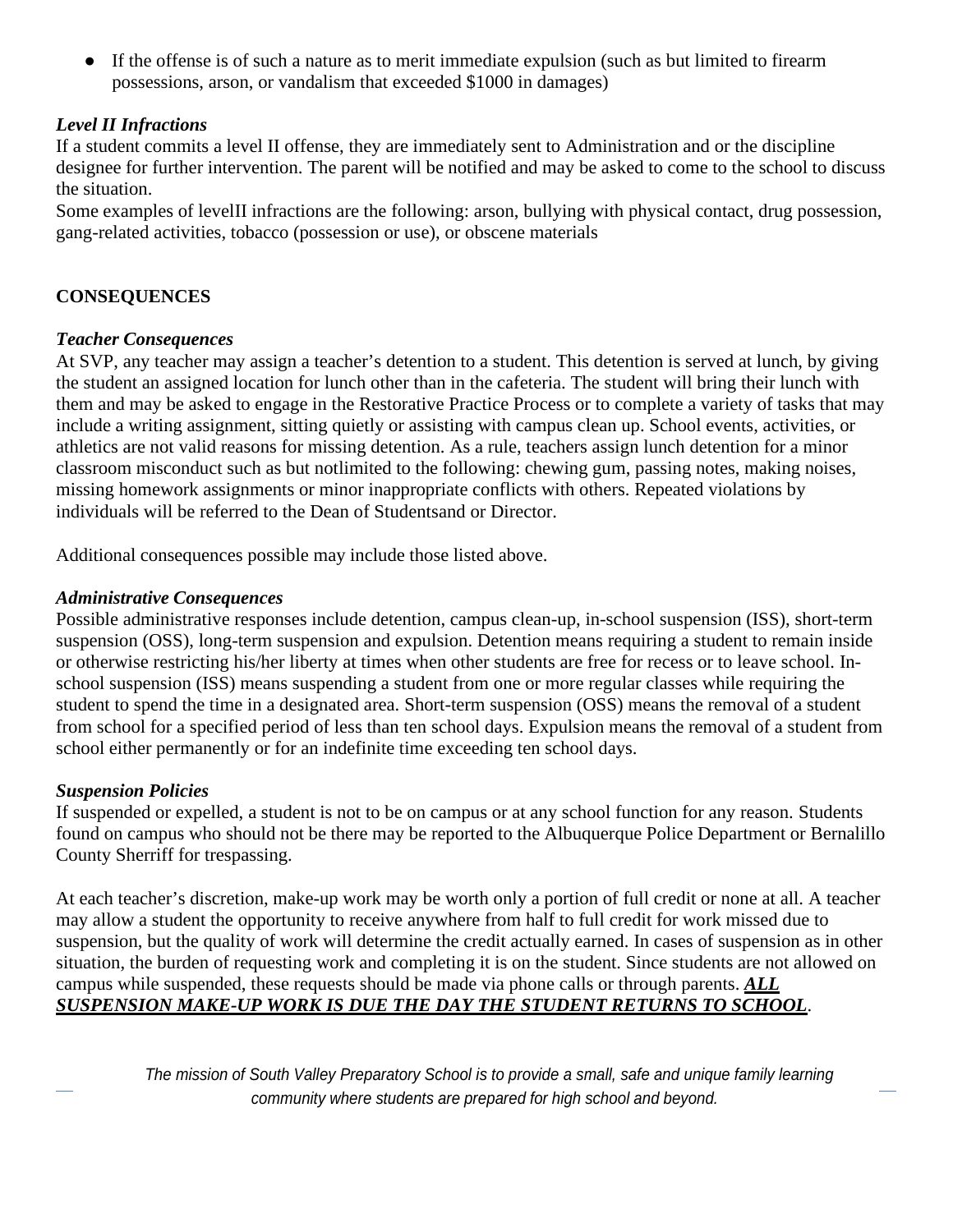#### *Expulsion*

A student may be suspended or expelled for any misconduct when an act that is related to school activity or school attendance occurring within a school under the jurisdiction of any SVP personnel or occurring within any other school district and that act occurs at any time, including, but not limited to:

- While on school grounds
- While going to or coming from school
- During the lunch period whether on or off the campus, or during
- While at, going to or coming from a school-sponsored activity

Any student who is determined to have knowingly brought a weapon to school will be expelled for a period of time of not less than one year; the Director has the discretion to modify the expulsion requirement on a case-bycase basis. In addition to the formal administrative disciplinary action, students may face consequences in respect to extra-curricular activities as per the rules governing each activity.

#### **ADDITIONAL PROHIBITED BEHAVIORS AND CONSEQUENCES**

Any behavior that is disruptive or violates the rights of others is unacceptable at SVP and will incur disciplinary correction. Any behavior that is disruptive or violates the rights of others is unacceptable at SVP and will incur disciplinary correction.

#### *Cheating*

Students involved in cheating, as determined by their classroom teacher, will receive a "0" grade for the activity or test, a notice of misbehavior will be completed and the teacher will call the parent. Multiple infractions regarding cheating may result in a Level II Behavior Report.

#### *Damage to School Property or the Property of Others*

Any student damaging school or other's property will be responsible to make restitution and/or restore the property to its original condition. Tampering with or unauthorized use of school property or the property of school personnel and/or others will be subject to disciplinary action at the discretion of the administration. Vandalism will be possibly assigned a 1-5 day suspension, until a parent conference can be arranged, and possible referral to authorities. Multiple incidents will result in possible expulsion.

This will be particularly enforced due to the acquisition of our new facility. Any student caught engaging in any kind of acts that damage any part of our school will receive consequences.

#### *Gum/Food/Drink*

Food and drink are permitted only at lunchtime and in the lunchroom, unless it is part of a teacher directed activity. **Gum is NEVER allowed at SVP at any time**. All students chewing gum will be asked to throw it out and multiple violations may result in campus clean up and or detention may be assigned at the discretion of the teacher.

### *Fighting*

Fighting (slapping, punching, etc.) *is not tolerated*. Any student who is fighting or provoking/encouraging/supporting a fight will immediately receive a Level II Unacceptable Behavior Report and will follow consequences on Unacceptable Behavior with Minimum Mandatory Consequences Matrix.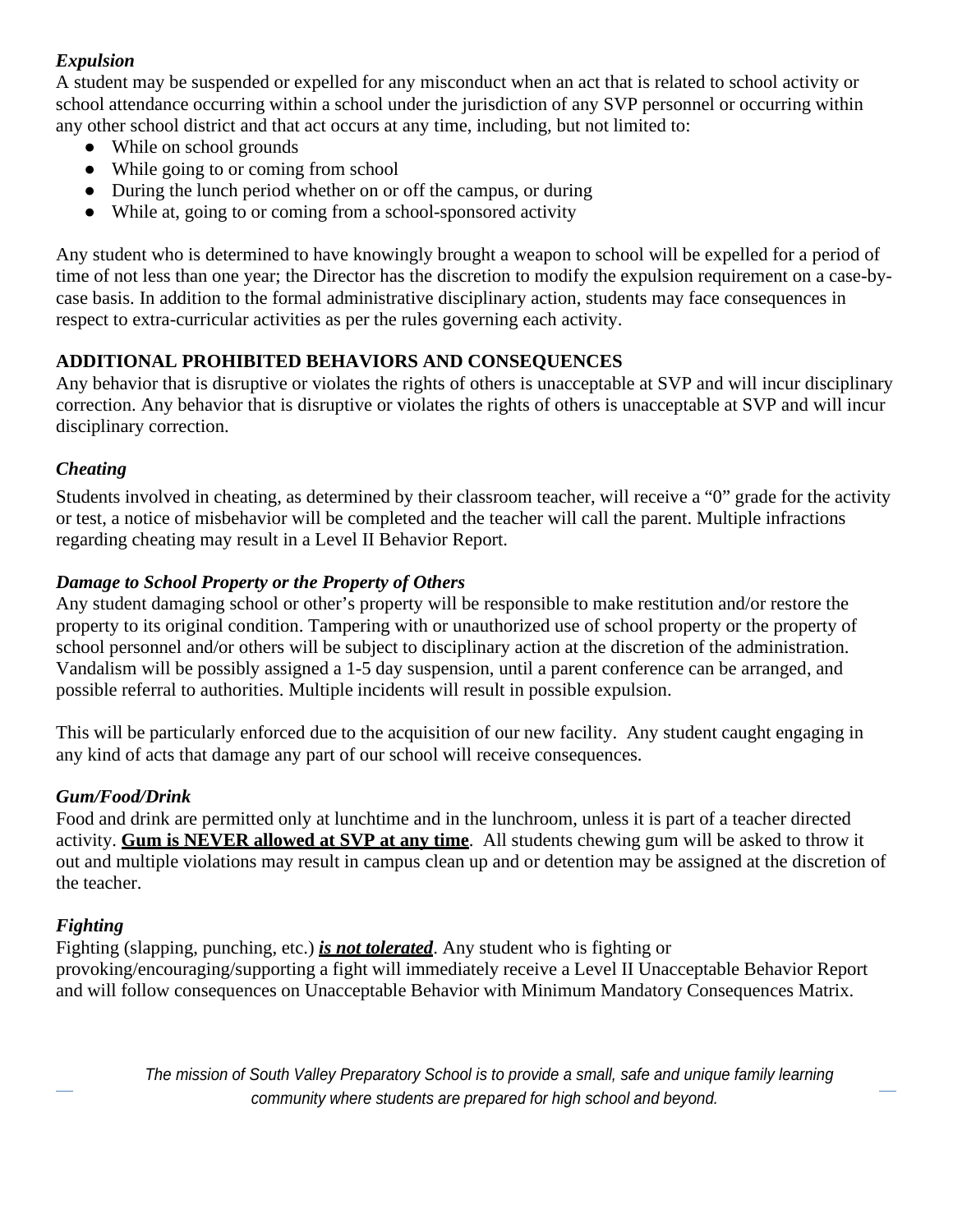A parent conference must be scheduled prior to returning to school. Multiple incidents will lead to a possible recommendation for expulsion. Physical assault requiring medical attention must be reported to the criminal authorities for their determination of legal action.

#### *Harassment/Abuse/Violence*

Physical, emotional, or sexually abusive behavior including psychological intimidation and harassment will not be tolerated. Sexual, racial, and religious violence is a criminal activity and will be reported to the authorities. A written report of the incident should be given to the Administration within five days of the incident. All incidents will be investigated by the Administration or designated personnel. A parent conference will be required. Repeated offenses will lead to a recommendation for possible expulsion.

#### *Public Display of Affection/PDA*

*PDA is not allowed nor tolerated at South Valley Prep* including but not limited to hugging, kissing, hand holding, etc.

\*Side hugs are allowed.

#### *Appropriate Dress*

South Valley Preparatory School follows a Student Dress Uniform Code. Please see the Student Dress Policy for specific details. On scheduled and announced dress down days students may wear clothing other than "uniform." However, the apparel worn on those particular days must support the students' ability to actively

engage in learning environment which includes physical education and service learning work at the farm. Dress on dress down days should be clean and in good condition and should not create an obstacle to participating fully in the students learning environment. Clothing that is not allowed includes pants or shorts worn in a sagging fashion, mid-riff top, shorts/skirts which are shorter than mid-thigh length or finger tips, or clothing with messages about drugs, alcohol, tobacco, or gangs. Students must wear tennis shoes EVERY DAY. If clothing does not allow your child to engage fully in their learning situation, they may have clothes brought to him/her or be sent home to change. Hats or hoodies must be removed once a student is inside the building. If a student has to be asked repeatedly to removed, they will be confiscated.

### *Inappropriate Use of Technology/Internet*

Students are personally responsible for appropriate behavior using technology and on the network just as they are in a classroom or hallway. Access to network services is given to students who act in a considerate and responsible manner, and that access is a privilege, not a right. School staff may review network and computer storage systems to maintain system integrity and ensure responsible system use. Students may not:

- Send, display or print offensive messages or pictures
- Use obscene language
- Damage computers, systems, networks or other technology tools
- Violate copyright laws such as loading/copying copyrighted software for personal use
- Use or attempt to acquire another's password
- Trespass in another's folders, disks, work or files
- Intentionally waste limited resources (i.e. disk space, paper, etc...)
- Loading unauthorized software on school computers (such as games)
- Use the network of computer for commercial or illegal purposes

Violations may result in the loss of access as well as other disciplinary and/or legal action. Students and parents are required to sign a Student Technology and Internet Usage Agreement each year.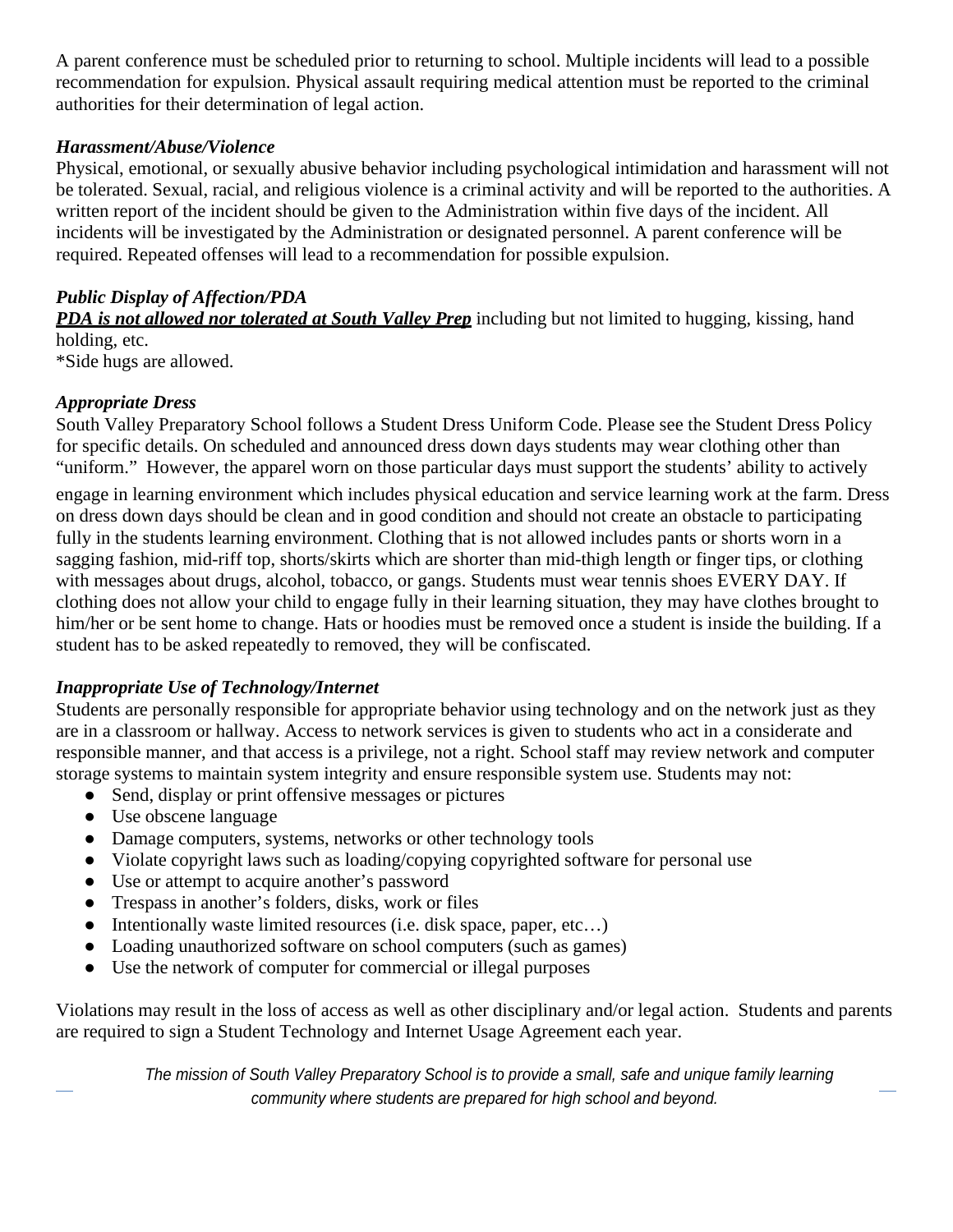#### *Insubordination or Defiance of School Personnel*

Any student disregarding or refusing to obey direction given by school personnel (i.e. refusing to leave a class or report to the office when directed by a staff member; refusing to identify oneself or falsely identifying oneself to a staff member) will possible be assigned detention, dismissed early or assigned 1-5 days suspension, and the staff member shall call the parent.

#### *Profanity and/or Obscene Language*

A student using any form of profanity (written or verbal), obscene gestures, signs, pictures or publications will be assigned detention. A student using profanity, obscene and/or abusive language directed at a staff member will receive possible suspension and/or parent conference.

### *Theft*

SV Prep takes theft very seriously. Theft of any kind is not allowed or tolerated. Restitution must be made. In addition, other consequences include but not limited to:

- Restitution
- Restorative practice accountability consequence
- suspension
- Mandatory parent/teacher conference on day back to school and
- Possible referral to authorities if appropriate.

Multiple incidents may result in expulsion.

#### *Weapons*

It is a felony to possess, store or keep a weapon on school property. Students who become aware of a weapon being brought to school or on school property must immediately notify a staff member and should NOT pick up or transport the weapon. A student who becomes aware that they are in possession of a weapon and immediately notifies a staff member may avoid, depending on the circumstances, being considered as one in possession of a weapon.

The consequence for violation of the weapons policy is immediate suspension (including early dismissal) pending a hearing with the recommendation, dependent on the type of weapon and the seriousness of the situation, ranging from suspension (up to 15 days) to an automatic one-year expulsion.

#### *Special Circumstances*

In the case of special education students or a student receives 504 accommodations SVP will ensure it makes the appropriate adjustment necessary to comply with the mandates of IDEA and Special Education laws. Prior to recommending expulsion for a Section 504 student or special education student, SVP will convene a review committee to determine whether the student's misconduct was a manifestation of his or her disability; whether the student was appropriately placed and was receiving the appropriate services at the time of the misconduct; and/or whether behavior intervention strategies were in effect and consistent with the student's IEP and placement. If it is determined that the student's misconduct was not a manifestation of his or her disability and that the students was appropriately placed, and that the IEP set forth the necessary behavior goals or interventions, the student may be expelled.

### *Off Campus Events*

Students participating in school sponsored off-campus events will be governed by all the guidelines of the SVP discipline policy and are subject to the authority of the school staff. Failure to obey the lawful instruction of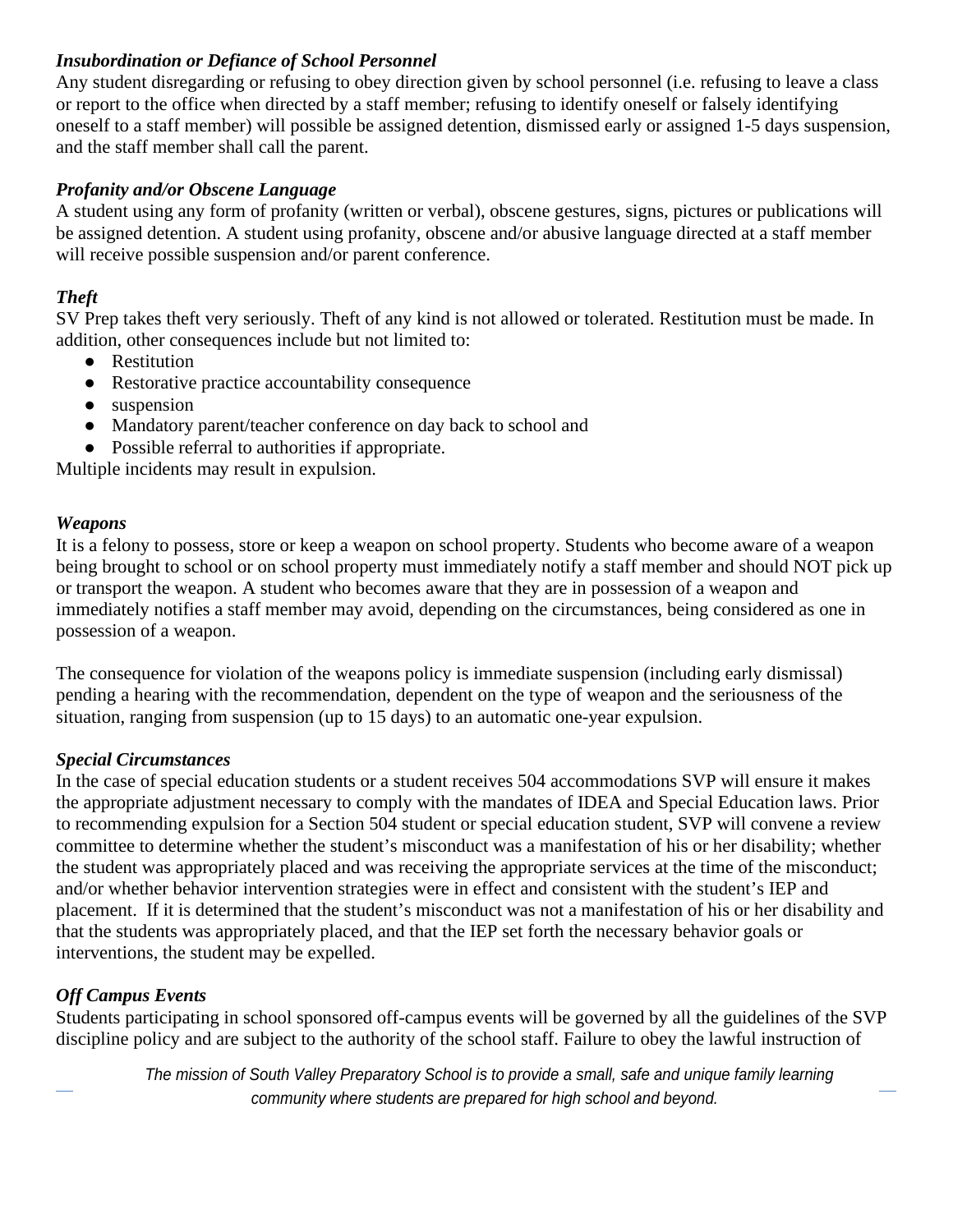school staff will result in a loss of eligibility to attend school sponsored off campus events and may result in additional disciplinary measures in accordance with the disciplinary policy.

For further information refer to the dress code policy located in the school office.

#### **STUDENT DRESS**

The student dress policy is an essential aspect of creating a school environment that is safe, conducive to learning and free from unnecessary disruption. During the school day and while participating in school related activities/functions, students shall adhere to a standard dress and appearance that is appropriate. Student dress and personal appearance shall meet reasonable standards of cleanliness and safety and must show respect for others. Personal appearance and dress that violates reasonable standards, compromise safety, demean, slur or harass others through symbols, words or images, and/or disrupt the educational process shall not be tolerated.

SVP's uniform consists of the following:

### **PANTS/ SHORTS**

Regular-fitting jean pants or shorts: Jean, Blue, Black, Gray, or Khaki – SOLID COLOR OR Regular-fitting uniform pants or shorts: Blue or Khaki– SOLID COLOR (No basketball shorts)

# **POLO SHIRTS – NO WRITING OR PICTURES**

Solid colored polo shirt: ANY COLOR OR Stripped polo shirt: ANY COLOR Polo shirts **MAY NOT** have ANY writing or emblems larger than the size of a fist.

**SHOES** Tennis shoes ONLY

### **NO MAKE –UP**

### **PIERCINGS other than EARS must be REMOVED during the day**

If students are not in uniform, they will be required to call home to have appropriate clothes brought to them. Students at South Valley Prep have Physical Education a minimum of 2 times a week. We understand that it is difficult to fully engage in physical education while wearing jeans however, our facility and schedule does not facilitate dressing out. Students are encouraged to wear uniform shorts on PE days.

#### **STUDENT PERSONAL ITEMS**

Students are encouraged to leave items of value at home. Personal items that are lost, damaged, or stolen are not the responsibility of the school. Any personal items that interfere with classroom instruction, school activities or operations, and/or student testing will be confiscated by the school staff. This includes electronic devices, such as cellular phones, IPods and electronic games. Parents/guardians will be required to pick up confiscated items from the administrator.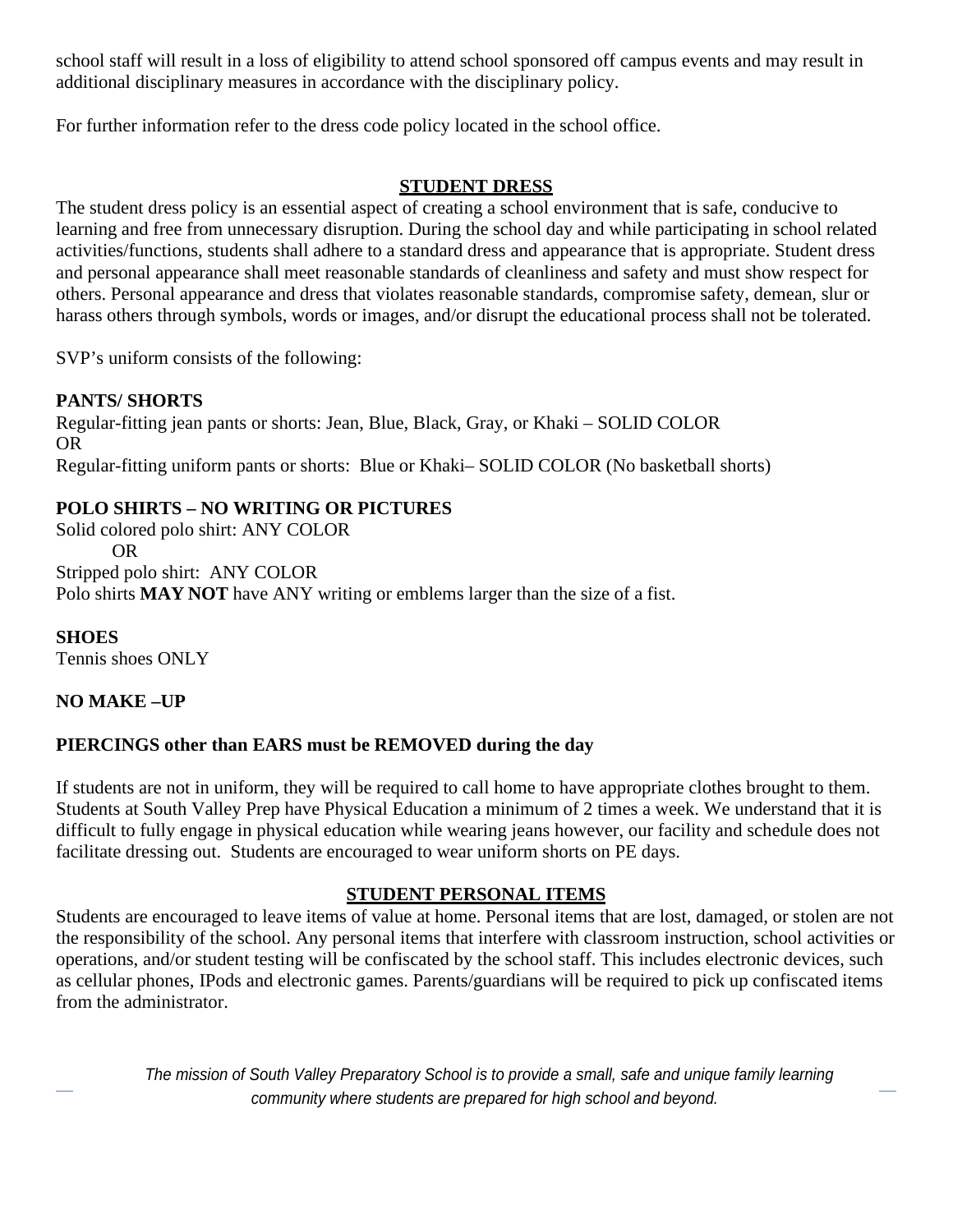Cellular phones brought to school MUST be turned off and then TURNED IN to their homeroom teacher as soon as they arrive at class. Phones will be placed in a secure an off-limits location in the room.

Personal Cell **PHONES ARE NOT TO BE USED AT ANY TIME FOR ANY REASON, INCLUDING** CALLS, PHOTOS, VIDEOS, MUSIC, ETC. WHILE ON SCHOOL GROUNDS. Inappropriate usage of cell phones will/can result in suspension and/or expulsion.

If students are found with their cell phone on them the following procedure is followed:

1<sup>st</sup> Offense: phone is taken by teacher and held till the end of the day.

2<sup>nd</sup> Offense: phone is turned into the office and the parent must come in and get it at the end of the day.

3<sup>rd</sup> Offense: Parent meeting is called and student will not be allowed to bring phone on campus.

If found again write up and suspension...

# **NOTICE OF PROHIBITION AGAINST BULLYING AND ANTI-BULLYING INTERVENTIONS**

Bullying behavior by any SV Prep student is strictly prohibited, and such conduct will result in disciplinary actions, including suspension and/or expulsion from school. "Bullying" means any repeated and pervasive written, verbal, or electronic expression, physical act or gesture, or a pattern thereof, that is intended to cause

distress upon one or more students in the school, on school grounds, in school vehicles, at designated bus stops, or at school activities or sanctioned events. Bullying includes, but is not limited to, hazing, harassment, intimidation or menacing acts against a student which may, but need not be based on the student's race, color, sex, ethnicity, national origin, religion, disability, age or sexual orientation that a reasonable person under the circumstances should know will have the effect of:

- Placing a student in reasonable fear of physical harm or damage to the student's property; or
- Physically harming a student or damaging a student's property; or
- Insulting or demeaning any student or group of students in such a way as to disrupt or interfere with the school's educational mission or the education of any student.

Students and parents must notify school personnel and/or administrators of any suspected bullying behavior. Any report of suspected bullying behavior will be promptly investigated. If acts of bullying are verified, prompt disciplinary actions may be taken against the perpetrator, up to and including suspension and/or expulsion.

A safe and civil environment is necessary for students to learn and achieve high academic standards. Harassment, intimidation, bullying, hazing, and/or other disruptive or violent behaviors is conduct that disrupts both a student's ability to learn and a school's ability to educate its students in a safe environment.

SV Prep believes that providing an educational environment for all students, volunteers, and families that is free from harassment (because of disability, racial, religious, or sexual orientation), intimidation or bullying supports a total learning experience that promotes personal growth, healthy interpersonal relationships, wellness, and freedom from discrimination and abuse. Therefore, harassment, intimidation, bullying and hazing are forms of dangerous and disrespectful behavior that will not be tolerated. Students participating in one or more of these activities are subject to school discipline and/or legal ramifications.

Parents and students will be provided a copy of the school's the Anti-Bullying Policy at the beginning of the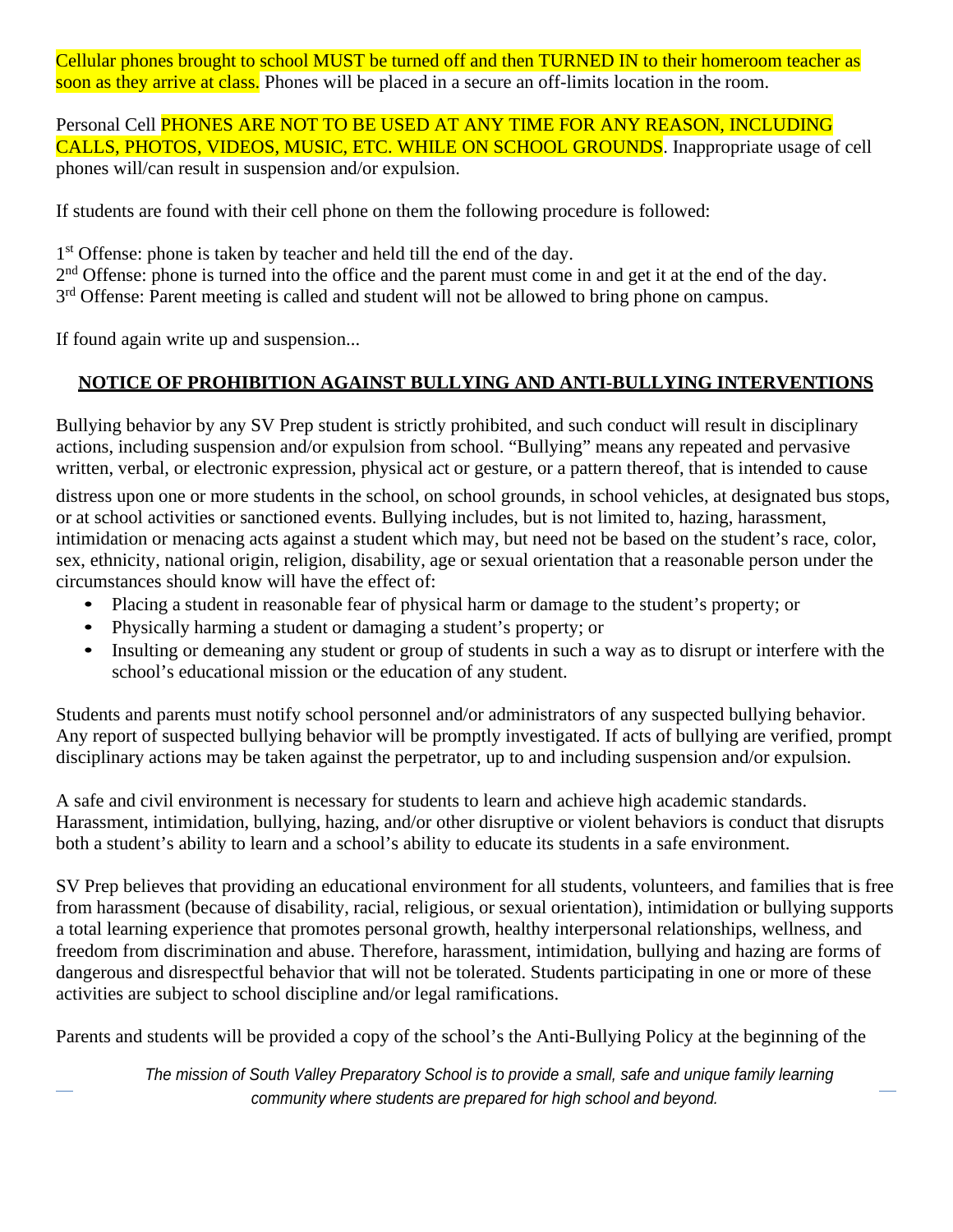school year and any other time deemed appropriate.

In addition, bullying and intimidation through texting, Facebook, Instagram, Twitter, Kik, Snapchat or any other electronic media is not tolerated.

#### **SEXUAL HARRASSMENT**

Sexual harassment toward any student will not be tolerated. Sexual harassment is defined as unwelcomed and unwanted sexual behavior or conduct whether verbal, physical or visual, which create an intimidating, hostile, or offensive environment.

Sexual harassment may include but is not limited to:

- Physical contact, such as hugging, kissing, grabbing, pinching, patting, brushing against, touching or blocking one's path or egress;
- Implicit or explicit sexual propositions, requests, demands or other forms of pressure for sexual favors or dates; especially when accompanied by implied or overt promises of preferential treatment with regard to an individual's employment or educational status;
- Sexually suggestive or degrading remarks, including jokes, kidding or teasing;
- Unwelcomed verbal or physical flirtation, sexual gestures or comments, or comments about another person's body or appearance; including touching oneself sexually or talking about ones sexual activities in front of others;
- Vulgar or obscene language;
- Display of sexually explicit or offensive printed or visual material, including but not limited to photographs, calendars, graffiti, cartoons, emails, drawings or notes including making and playing sexually explicit audio/video tapes;
- Demanding sexual favors accompanied by implied or overt threats concerning an individual's employment or educational status;
- Spreading rumors about or rating other individuals as to sexual activity or performance

Sexual harassment may take many forms. It may be subtle and indirect or blatant and overt. It may be conduct affecting an individual of the opposite sex or conduct affecting an individual of the same sex. It may occur between peers or between individuals in a hierarchical relationship. The fact that someone did not intend to sexually harass an individual is no defense to a complaint of sexual harassment. Regardless of intent, it is the effect and characteristics of the behavior that determine whether the behavior constitutes sexual harassment.

If a student feels as if he/she is being sexually harassed, they need to immediately inform a teacher or the administrator. Any cases involving sexual harassment will undergo investigation. Students found to be in violation will be subject to disciplinary action such as suspension and/or expulsion.

### **STUDENT SEARCH AND SEIZURES**

*The mission of South Valley Preparatory School is to provide a small, safe and unique family learning* School property assigned to a student and a student's person or property while on campus or under the authority of the school is subject to search, and items found are subject to seizure. The principal, student advocate, or any other person authorized to act in a matter involving school discipline or the maintenance of order, certified school personnel are authorized to conduct a search when (s)he has a reasonable suspicion that a crime or other breach of disciplinary rule is occurring or has occurred. A reasonable suspicion is one based upon objective,

*community where students are prepared for high school and beyond.*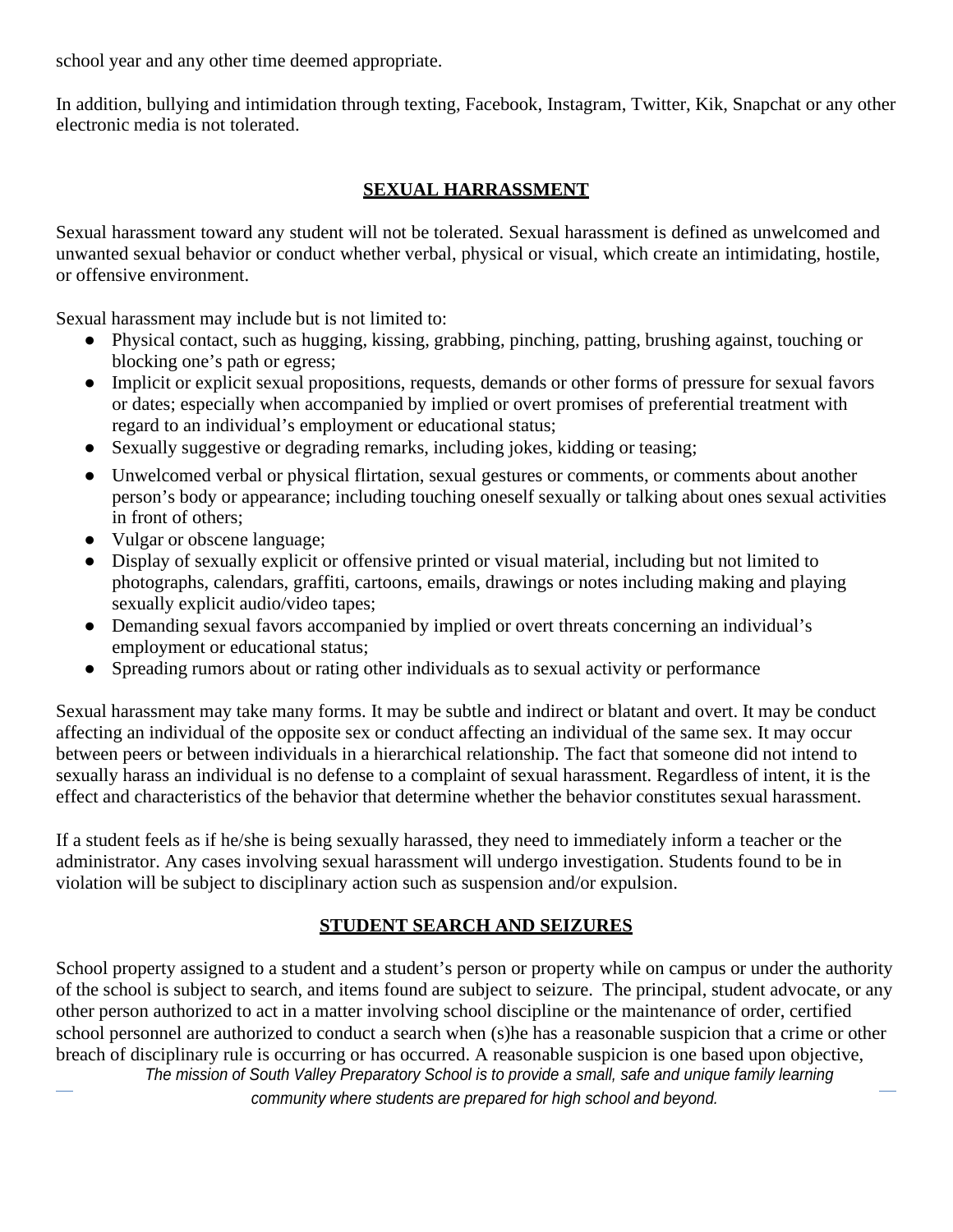observable facts. The scope or extent of the search must also be reasonably related to the reason for the search. School property, computers, lockers, school buses, and student personal effects whether or not, within his/her immediate physical possession may be searched with or without the student present.

### **SUSPENSION/EXPULSION OF STUDENTS**

The right to a public education for students is not absolute; it may be taken away, temporarily or permanently through suspension or expulsion for violation(s) of a school regulation. However, it is a property right afforded to students which may only be denied when school authorities have adhered to procedural safeguards required affording the student due process of law.

A student may not be suspended or expelled for any misconduct unless that act is related to school activity or school attendance occurring within a school under the jurisdiction of the principal or occurring within any other school district and that act occurs at any time, including, but not limited to 1) while on school grounds, 2) while going to or coming from school, 3) during the lunch period whether on or off the campus, or during or while going to or coming from a school-sponsored activity.

According to NMSA 6.11.2.11, SV Prep is not obligated to accept any student who has been long-term suspended from another school. A student who has been validly expelled or suspended is not entitled to receive

any educational services from the local district during the period of the exclusion from school. A local school board may provide alternative arrangements, including correspondence courses at the student's or parent's expense pursuant to public education department requirements, if the board deems such arrangements appropriate.

For further information refer to the Positive Behavior Support policy located in the school's office.

# **WHAT TO DO IF YOU FEEL YOUR RIGHTS HAVE BEEN VIOLATED**

South Valley Preparatory School does not discriminate on the basis of ethnic, identify, religion, race, color, national origin, sex, sexual orientation, mental or physical disability, marital status or pregnancy in any program or activity of, or sponsored by, SVP.

The grievance and hearing procedures set forth in this section shall be available to anyone who believes he/she has been discriminated against on the basis of race, color, national origin, sex, disability, or age.

### **Internal Complaint Procedures**

A student or parent/legal guardian is encouraged to resolve concerns first with the student's teacher. This will enable the teacher to take appropriate action to resolve any concerns promptly. If the teacher is unable to address the concern, the student or parent/legal guardian are encouraged to seek assistance at the next highest level, the principal. SVP strongly encourages the complainant to immediately address concerns and seek resolution at the lowest level prior to seeking resolution with the Board. The principal is the person responsible for receiving oral and written reports of harassment and discrimination on the basis of gender. If a student has knowledge of inappropriate behaviors and fails to contact a SVP personnel, the student will be subject to disciplinary action(s). A student's responsibility for reporting incidents of inappropriate behavior is the contact the principal, teacher, personnel staff, etc. A student may also talk with his/her parent(s) or legal guardians so that they can inform the school of the inappropriate behavior. Any school personnel who receive a report of harassment or discrimination shall immediately inform the principal. If the complaint is in regard to the principal, the SVP Governing Council must be contacted. Any school personnel who fail to report incidents of harassment and discrimination will be subject to appropriate disciplinary actions.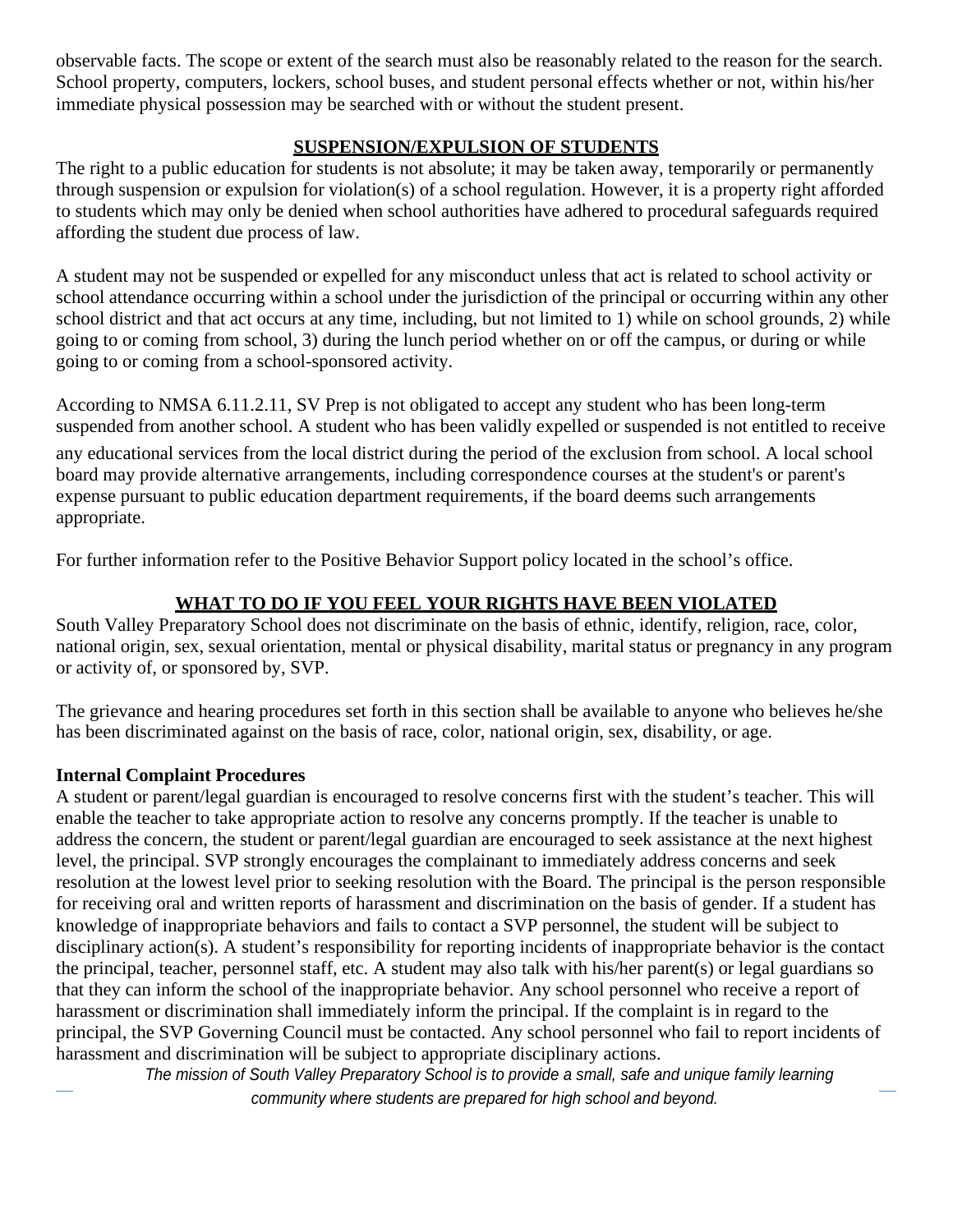#### **Who May File a Complaint**

Any student, parent, or legal guardian on behalf of his or her student who believes he/she has been discriminated against. These procedures do not deny any student, parent, or legal guardian the right to pursue other avenues of recourse.

#### **How to File**

Contact the SV Prep Principal or Governing Council in any manner to report prohibited conduct. An internal Complaint must be filed within 30 calendar days from the last day of alleged discrimination, unless the time for filing is extended by the principal or Governing Council for good cause. All inquiries and internal complaints filed are CONFIDENTIAL. Confidentiality also applies to the inquiry and investigative process of all investigations conducted by the SV Prep administration.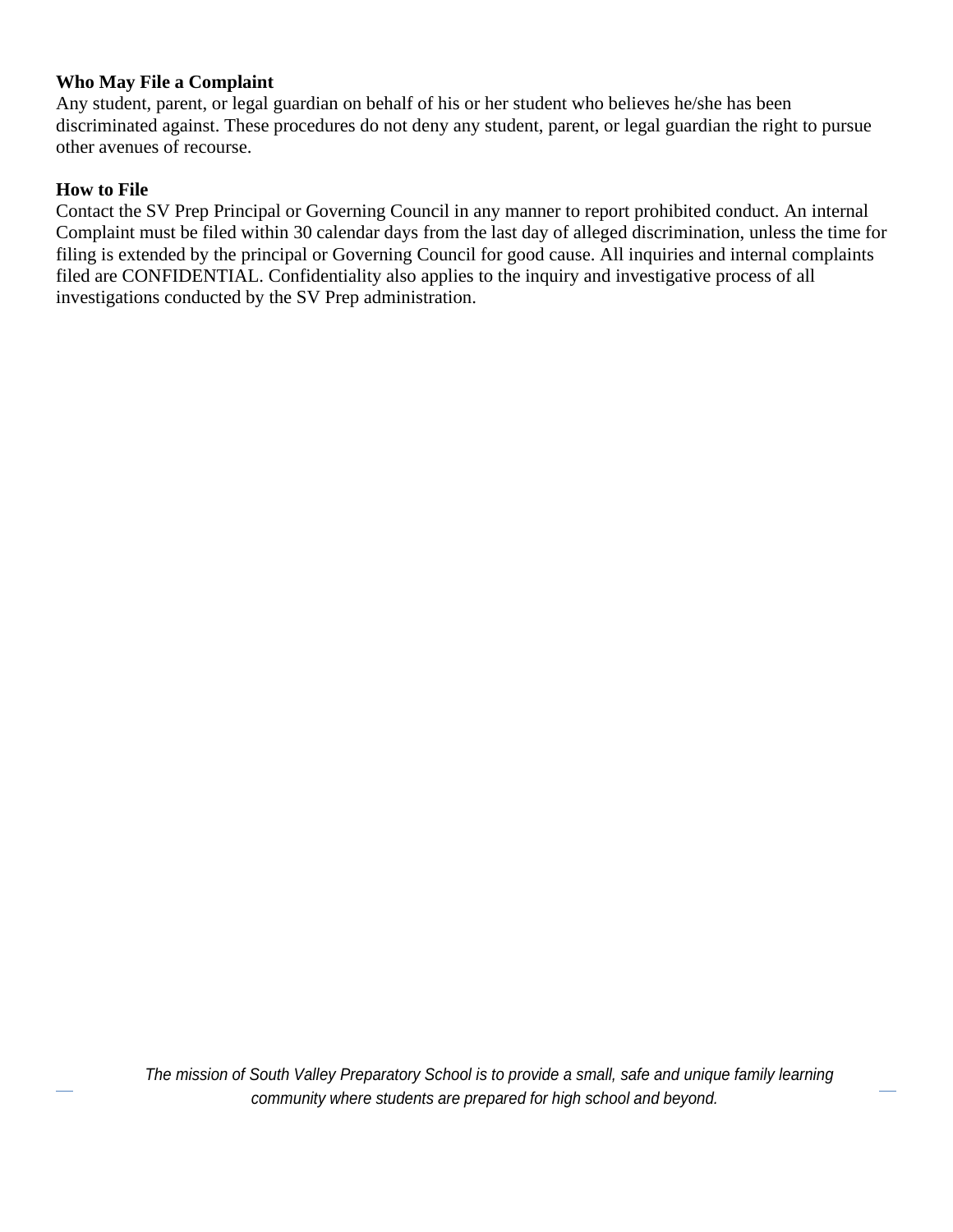#### **STUDENTS SUPPORT POLICIES AND SCHOOL HEALTH SERVICES**

#### **HEALTH OFFICE**

SV Prep has a contracted nurse who works with our students. She is on our school campus generally one day every other week. Her main focus is vision and hearing screenings as well as making sure each student's immunizations are up to date. Student immunizations, by state law, must be current. Written proof of immunizations or legal exemptions must be presented to the administration, so the nurse can verify them. The student may be withdrawn from school until records are current.

On days when the nurse is not present, students who are ill or injured report to the Nurse Assistant for evaluation and care. Parents will be contacted by the Nurse's Assistant or office staff if warranted. Please make sure the office has up to date telephone numbers so a family member, friend, or neighbor can be contacted for serious illness, injury, or emergency. Students may not leave campus, unless authorized by a parent/guardian. In emergencies, 911 will be called and the parent/guardian will be notified as soon as possible. The school office should be notified of any chronic or serious health problems, especially asthma, heart conditions, diabetes, seizure disorders or a history of anaphylactic reactions to insects or foods. Please call administrative office for any questions or health concerns at 222-5642.

#### **IMMUNIZATIONS OF STUDENTS**

Students shall not be enrolled at any school unless satisfactory evidence of their completed immunizations, or proper exemption, can be presented. Any enrolled student without an immunization exemption will be place on immunization suspension until immunization are completed or are made as current as possible. It is unlawful for any parent to refuse or neglect to have his or her child immunized, as required by state law, unless the child is properly exempted. Legal reference: NMAC 6.12.2, NMAC 7.5, and Chapter 24 Article 5, NMSA 1978.

#### **MEDICATION POLICY**

If a student needs to take a prescription drug during school, a doctor's order is required. The required form for the doctor to fill out is available in the office. All medications must be in original container for safety reasons. We cannot allow students to be in possession of unidentified pills in baggies or envelopes or on their person.

#### **HEAD LICE**

The student's parents/guardian will be called and told that head lice have been found on the child. The student will be unable to return to class until no visible nits or live bugs are found. Upon return to school, the student will need to provide a "return to school" note from the doctor.

#### **PINK EYE (Infectious Conjunctivitis)**

The student's parent/guardian will be called or notified if the child appears to have pink eye and complains of eye irritation. This irritation can be caused by a variety of bacteria, viruses, and other germs, as well as by allergies, exposure to chemicals or irritants. "Pink Eye" spreads from person to person by direct contact, in droplets coughed or sneezed into the air, on hands, towels, and/or girls sharing makeup products. If your child is complaining of these symptoms or has been sent home from school because of them, please contact your doctor for treatment. Upon return to school, the student will need to provide a "return to school" note from teacher.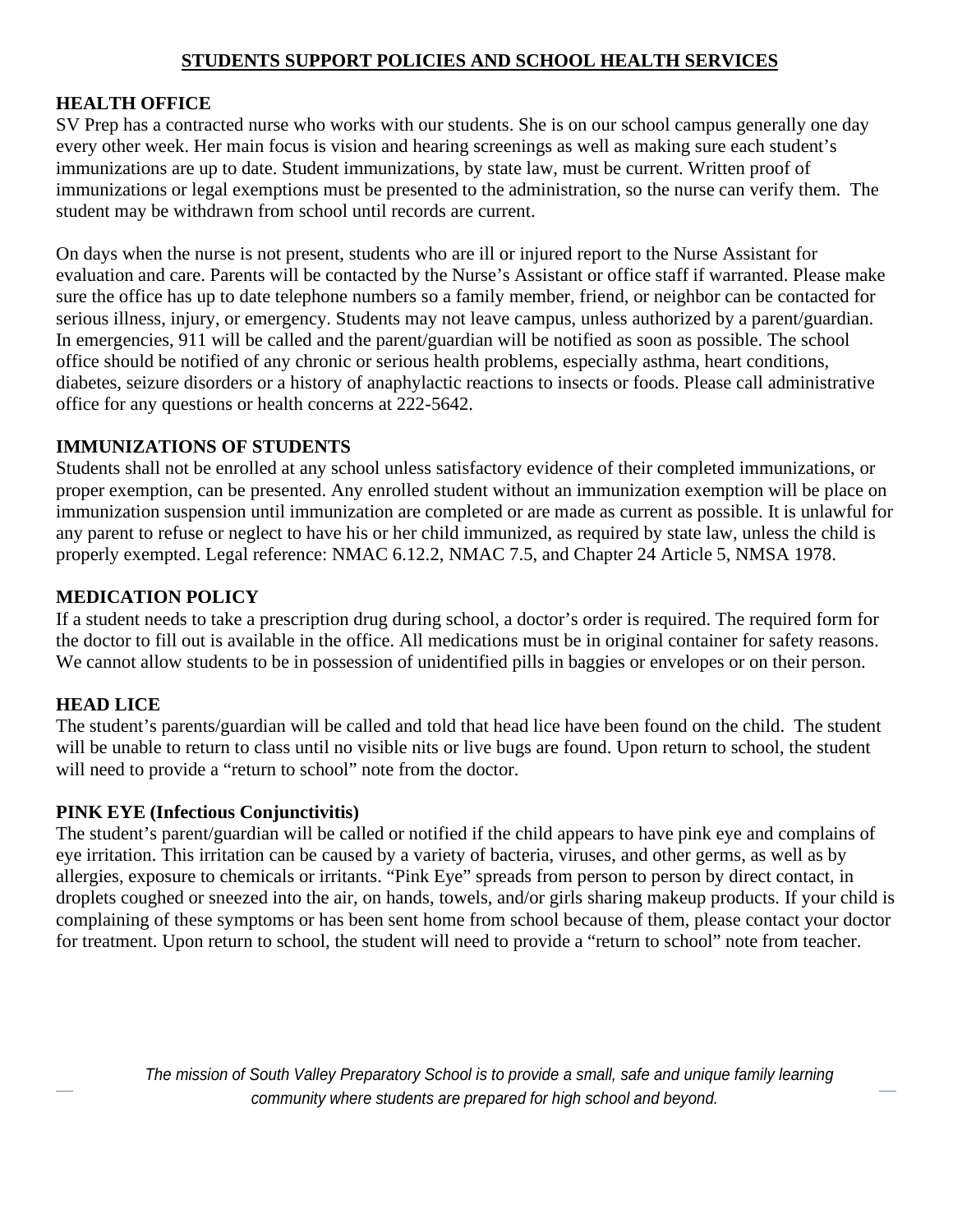#### **NUTRITION SERVICE**

Breakfast, Lunch and an After School Dinner will be provided at SVP daily through an outside vendor or catering company. Each morning students will indicate whether or not they will be purchasing lunch. At 9:00 we will notify the company of how many lunches will need to be delivered that day. If you know your child is going to be late, please notify the office so we can get an accurate count for the day.

South Valley Preparatory School is a Priority 2 school. Priority 2 means that all meals are served to all students for FREE. HOWEVER, every 4 years we must re-establish our free and reduced percentage baseline. During this year all families are required to fill out a meal application. Regardless of the outcome, ALL students receive free meals at SVP.

Students are more than welcomed to bring their own lunch. However, in alignment with our Health and Wellness Policies and focus, we ask that all meals sent from home follow a healthy guideline and do not include Hot Cheetos or other such junk food, sodas, or candy. We highly encourage healthy meals.

Hot Cheetos, Takis, Ramen Noodles, Sodas, Energy Drinks of any kind, Gum and Candy are all prohibited at SVP.

#### **Non-Discrimination Statement**

In accordance with Federal civil rights law and U.S. Department of Agriculture (USDA) civil rights regulations and policies, the USDA, its Agencies, offices, and employees, and institutions participating in or administering USDA programs are prohibited from discriminating based on race, color, national origin, religion, sex, gender identity (including gender expression), sexual orientation, disability, age, marital status, family/parental status, income derived from a public assistance program, political beliefs, or reprisal or retaliation for prior civil rights activity, in any program or activity conducted or funded by USDA (not all bases apply to all programs). Remedies and complaint filing deadlines vary by program or incident.

Persons with disabilities who require alternative means of communication for program information (e.g., Braille, large print, audiotape, American Sign Language, etc.) should contact the responsible Agency or USDA's TARGET Center at (202) 720-2600 (voice and TTY) or contact USDA through the Federal Relay Service at (800) 877-8339. Additionally, program information may be made available in languages other than English.

To file a program discrimination complaint, complete the USDA Program Discrimination Complaint Form, AD-3027, found online at How to File a Program Discrimination Complaint and at any USDA office or write a letter addressed to USDA and provide in the letter all of the information requested in the form. To request a copy of the complaint form, call (866) 632-9992. Submit your completed form or letter to USDA by: (1) mail: U.S. Department of Agriculture, Office of the Assistant Secretary for Civil Rights, 1400 Independence Avenue, SW, Washington, D.C. 20250-9410; (2) fax: (202) 690-7442; or (3) email: [program.intake@usda.gov.](mailto:program.intake@usda.gov)

USDA is an equal opportunity provider, employer, and lender.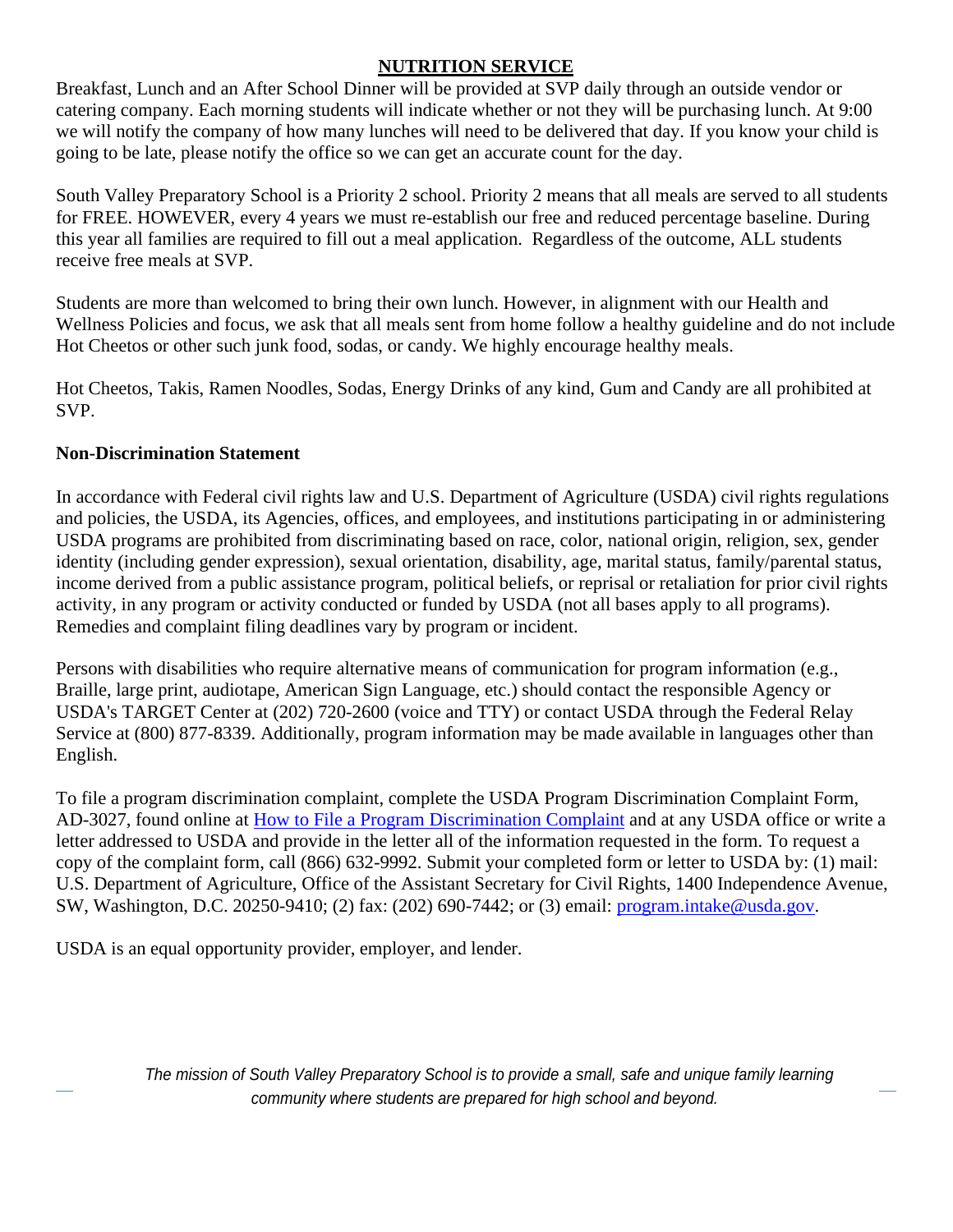### **PARENTAL POLICIES**

# **RELEASE OF STUDENTS DURING THE SCHOOL DAY**

For the safety and protection of your child, a parent/guardian is required to report to the school office, present photo identification and officially sign-out the student for early release. The protection of quality instructional time for your child is a priority. To minimize the loss of instruction, verification of any medical appointments may be requested by the school. Parents/guardians have the responsibility to furnish schools with accurate, up to date information. The school must always receive notification or authorization from the custodial parent/guardian before releasing the student to a non-custodial parent.

Students shall not be released into the custody of any organization, institution, or individual without prior consent or communication with the parent/legal guardians. Possible exceptions include: child abuse investigations, directives from law enforcement officials and/or the New Mexico Children, Youth, and Families Department (CYFD) or in emergency situations where immediate arrest or removal of a student for safety reasons is deemed necessary.

# **CUSTODIAL RIGHTS OF PARENTS**

Each parent or court-appointed guardian shall be assumed to have all legal rights pertaining to parenthood or guardianship. In those circumstances in which children's parents/guardians are legally separated, and the parent/guardian states that he/she is legally responsible for the children, the requesting must provide the administrator with a court order delineating the custodial rights of the parties involved.

# **UPDATING AND CHANGING OF STUDENT INFORMATION**

It is very important for parents to keep the school informed, in writing or face-to-face, of any changes in student information to include but not limited to:

- Allergies
- Medication
- Illnesses
- Doctors
- Hospital Choice
- Address
- Phone Number
- Emergency Contact Numbers
- *Authorized person who may pick up your child from school*
- *Unauthorized individuals who are NOT permitted to pick your child up from school*

### **VISITORS TO SCHOOLS**

The staff and administration of SVP encourage parents/guardians to visit schools and classrooms as long as such visits do not disrupt school operations or interfere with the educational process. Unless accompanied by parent(s)/guardian(s), school aged guests (i.e. out of town relatives or friends) are not permitted on campus during the school day.

For the safety of students and staff, all school visitors must report to the school's main office upon arrival before proceeding to any part of the school or school grounds. Visitors shall comply with the school's policies regarding identification and safety.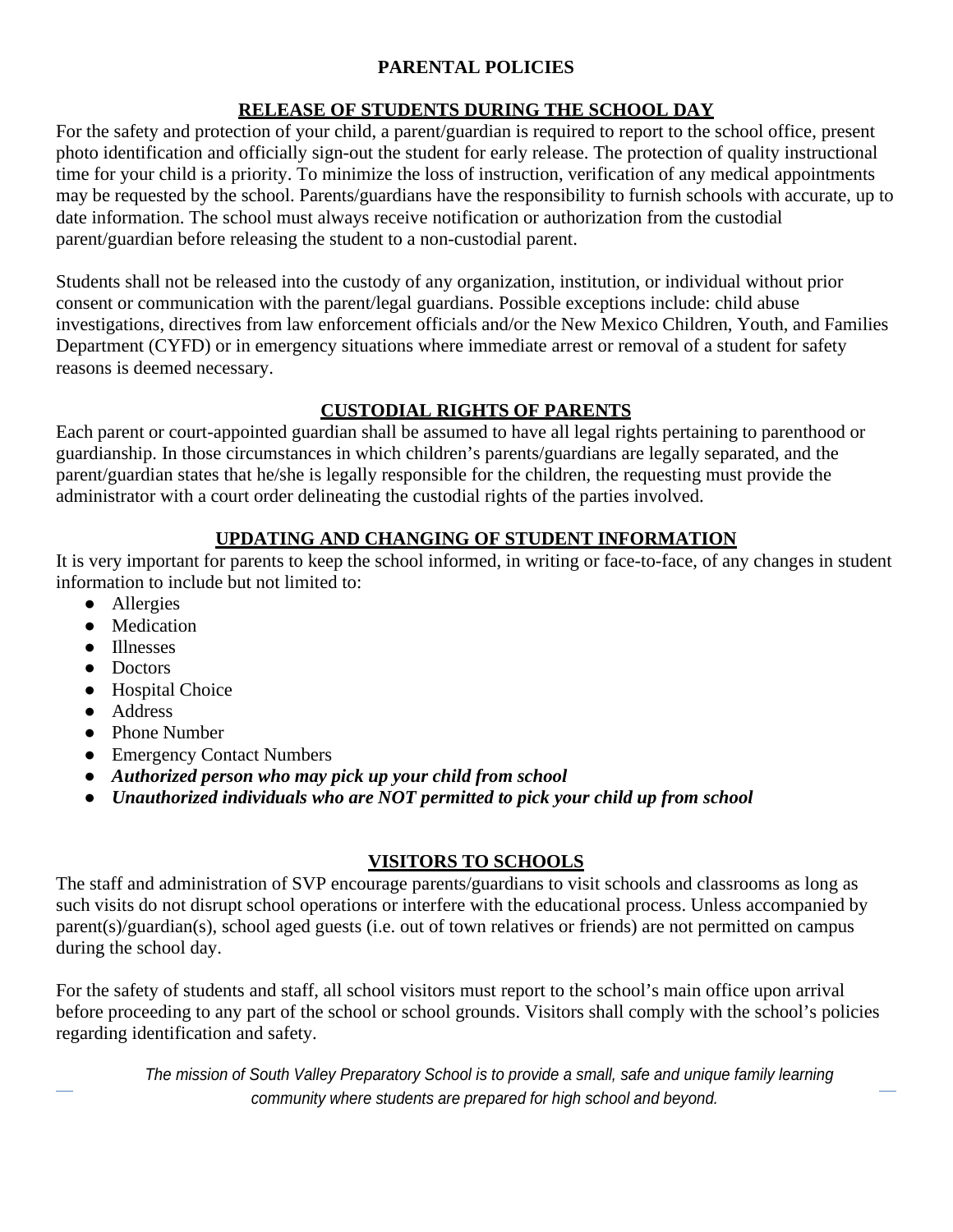#### **VOLUNTEER CLEARANCE**

SVP welcomes and encourages all parents/guardians to volunteer their time in our school. In order to protect our students, volunteers with need to get an FBI background check and fingerprinting through Cogent using the school's agency number. Please see the Office Manager for more information.

#### **PARENT-STAFF COMMUNICATIONS**

If a parent has a concern about an issue that occurred in the classroom, the parent needs to talk with the classroom teacher first. If the parent does not feel the issue is resolved after discussing the incident with the classroom teacher, the parent may call the administrator and set up an appointment to review the issue with the classroom teacher and the administrator. If the concern still has not been answered to parental satisfaction, contact a SVP Governing Council Member.

#### **STUDENT-LED CONFERENCES**

Student-Led conferences are mandatory for all students and are held at the end of the first, second, and third 9 week grading periods. If parents wish to meet with a teacher, they will need to make arrangements directly with the classroom teacher.

#### **PUBLIC INQUIRIES AND PARENTAL COMPLAINTS**

As a parents or community member, there may be times when you need to have a problem solved or have a question answered. You may also have suggestions for changes to improve our school system. Your input is important. First, please address your questions or comments to the school principal. If your concerns are not addressed satisfactorily with the principal, please bring your complaint/inquiry to the Governing Council.

#### **EMERGENCY INFORMATION**

During school emergencies, parents must work in accordance with law enforcement and school officials to ensure the safety of all children and staff. Routine school procedures may change during an emergency. Emergencies could include fire, lockdowns, bus accidents, severe weather storms, disturbances in the adjacent neighborhoods, and more.

**Please make sure emergency information is current in your child's school records.** When you move, change phone numbers, or change emergency contact names, contact the school immediately. **Please make sure you follow the procedures provided to you to accept text messages from SVP through School Messenger.**

#### **What should parents do in an emergency situation?**

1. School emergency information will be sent **to you via text and voice using School Messenger** to provide instructions regarding procedures, if necessary. Please follow all instructions provided. In addition, if necessary, emergency information will be sent to local radio, TV stations, the school website, and through texts to keep parents notified and

2. School closures or late starts due to severe weather conditions will also be released to all media outlets.

3. Avoid calling the school during an emergency situation, as phones will be used to deal with the emergency situation and staff members will be busy taking care of students' needs. Information sent to the media and posted on the SVP website will be updated as needed.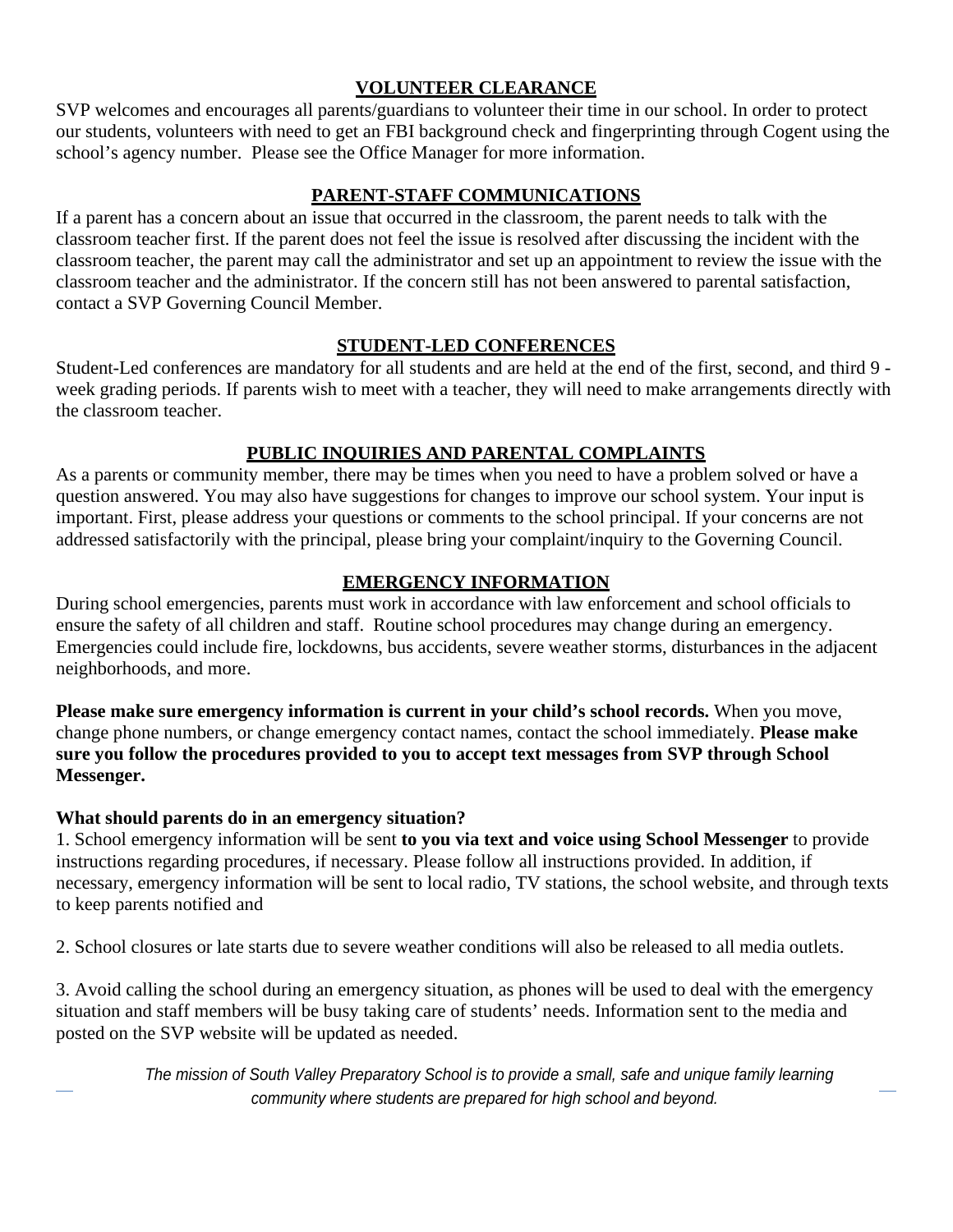4. If the school is on lockdown, no one (other than emergency responders) is allowed to enter or leave the school

site. This is for your child's safety. Please do not come to the school until it has been announced through the media or website that it is safe to do so.

5. Follow all emergency student check-out procedures. Once the emergency situation is over, any adult coming to the school to pick up a student MUST have proper identification. This is for your child's safety as school personnel must track who has picked up all students. Students who normally walk home will be allowed to do so only after the police have determined the area is safe. Under some conditions, students who normally walk may need to be picked up.

### **GENERAL INFORMATION**

### **THE GOVERNING COUNCIL**

The Governing Council is the governing body of the school. The Governing Council meetings will be held on the third Thursday of each month. They will meet at 6:00 p.m. at the school. All meetings are open to the public and are conducted in compliance with the Open Meetings Act. All parents are welcome and encouraged to attend. Copies of the Governing Council bylaws and monthly agendas and minutes are available in the school office and on the school website. In addition, the names and contact information of all Governing Council Members are on the school's website.

### **DAILY SCHEDULE**

The school day begins at 7:45 a.m. and ends at 3:38 p.m. Monday through Thursday and from 7:45 to 1:10 on Fridays. The school is supervised from 7:15 to 3:50. SVP is not responsible for students who come to school before 7:15 a.m. Any student on campus after 3:50 is required to sign in to the after school homework club / tutoring program in the Cafeteria. Office hours are from 7:00 a.m. to 4:00 p.m. Individual class schedules will be given to students on the first day of school.

#### **TESTING**

SVP believes that understanding the levels and needs of our students throughout the year will help us prepare and manage our curriculum more effectively. In addition to the tests and quizzes given in each core class, there are three forms of additional assessments: Northwest Evaluation Association (NWEA); the PARCC state mandatory test and the Analytical Reading Inventory (ARI).

1. NWEA is given three times a year (fall, winter, and spring). It assesses student's level of proficiency in reading, math, and language arts in comparison to other students (in your child's grade level) around the nation.

2. ARI is given at the end of each nine weeks to assess the students' reading levels

3. The NM state required assessment is given once a year (typically in March or April). This test is used to determine a students' level of proficiency in comparison to other students in other states that participate in similar testing. This assessment is also determines if a school has made Annual Yearly Progress (AYP). The students will be assessed in reading and math. Seventh graders will also be assessed in science using the NMSTEM Ready Test.